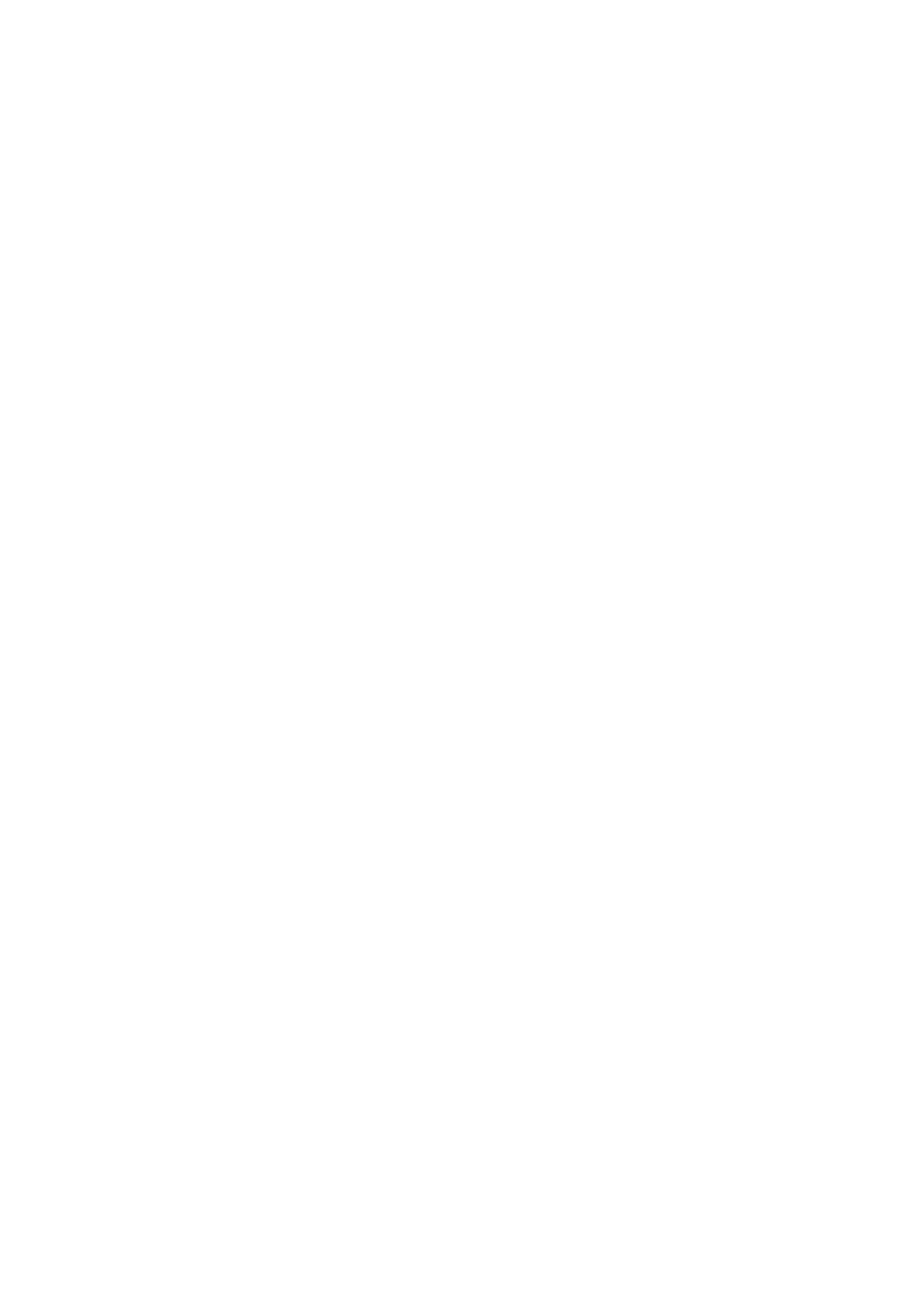# Contents

| 1                            |                                                                 |                |
|------------------------------|-----------------------------------------------------------------|----------------|
| 2                            |                                                                 |                |
| 3                            |                                                                 |                |
| <b>Schedule 1-Amendments</b> |                                                                 | $\overline{7}$ |
| Part 1-Amendments            |                                                                 | 7              |
|                              | Administrative Decisions (Judicial Review) Act 1977             | 7              |
|                              | Anti-Terrorism Act (No. 2) 2005                                 | 7              |
|                              | Australian Securities and Investments Commission Act 2001       | 9              |
|                              | Commonwealth Electoral Act 1918                                 | 10             |
| Corporations Act 2001        |                                                                 | 11             |
| Crimes Act 1914              |                                                                 | 12             |
|                              | Criminal Code Act 1995                                          | 12             |
|                              | <b>Financial Management and Accountability Regulations 1997</b> | 16             |
|                              | <b>Financial Transaction Reports Act 1988</b>                   | 16             |
|                              | <b>Financial Transaction Reports Amendment Act 2006</b>         | 29             |
|                              | Freedom of Information Act 1982                                 | 29             |
|                              | Inspector-General of Intelligence and Security Act 1986         | 29             |
|                              | Law Enforcement Integrity Commissioner Act 2006                 | 30             |
| Privacy Act 1988             |                                                                 | 30             |
|                              | Proceeds of Crime Act 2002                                      | 31             |
|                              | Surveillance Devices Act 2004                                   | 33             |
|                              | Part 2-Transitional provisions                                  | 34             |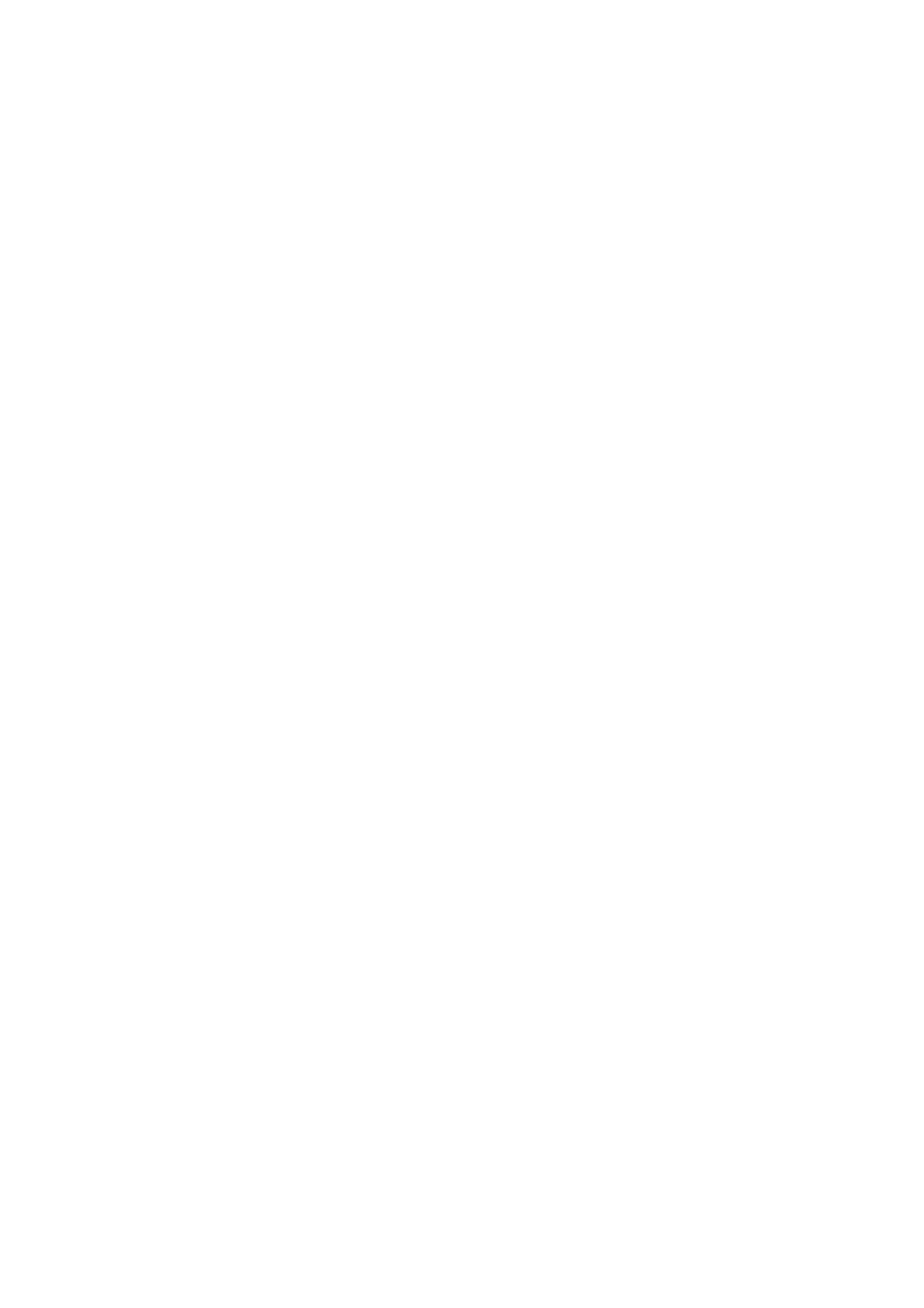

# **Anti-Money Laundering and Counter-Terrorism Financing (Transitional Provisions and Consequential Amendments) Act 2006**

**No. 170, 2006** 

**An Act to deal with transitional and consequential matters in connection with the** *Anti-Money Laundering and Counter-Terrorism Financing Act 2006***, and for other purposes** 

[*Assented to 12 December 2006*]

The Parliament of Australia enacts: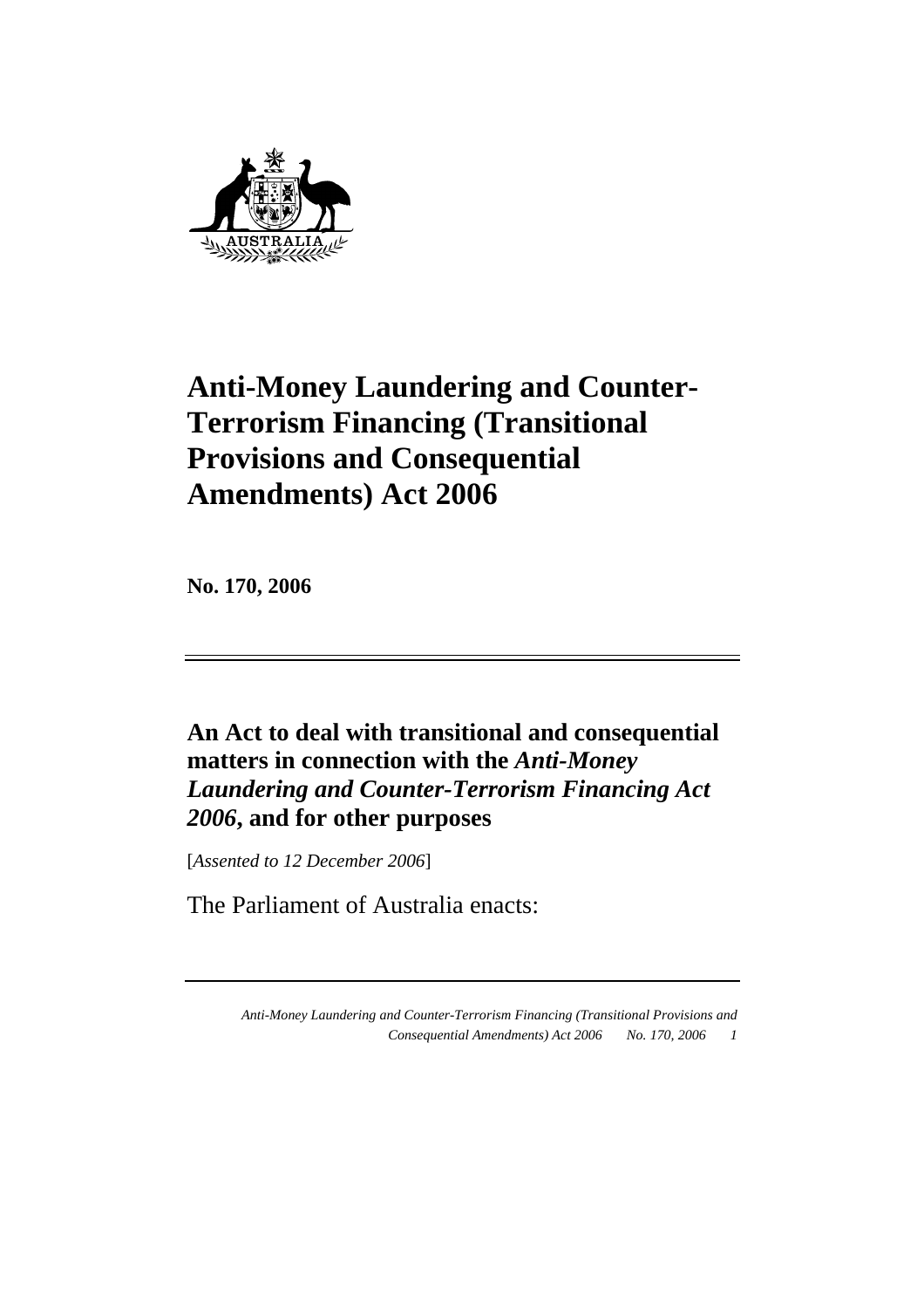## **1 Short title**

 This Act may be cited as the *Anti-Money Laundering and Counter-Terrorism Financing (Transitional Provisions and Consequential Amendments) Act 2006*.

## **2 Commencement**

 (1) Each provision of this Act specified in column 1 of the table commences, or is taken to have commenced, in accordance with column 2 of the table. Any other statement in column 2 has effect according to its terms.

| <b>Commencement information</b>                                                             |                                                                                                                         |                      |  |
|---------------------------------------------------------------------------------------------|-------------------------------------------------------------------------------------------------------------------------|----------------------|--|
| Column 1                                                                                    | Column 2                                                                                                                | Column 3             |  |
| Provision(s)                                                                                | <b>Commencement</b>                                                                                                     | <b>Date/Details</b>  |  |
| 1. Sections 1 to 3<br>and anything in<br>this Act not<br>elsewhere covered<br>by this table | The day on which this Act receives the<br>Royal Assent.                                                                 | 12 December<br>2006  |  |
| 2. Schedule 1,<br>item 1                                                                    | At the same time as section 3 of the<br>Anti-Money Laundering and<br>Counter-Terrorism Financing Act 2006<br>commences. | 13 December<br>2006  |  |
| 3. Schedule 1,<br>items 2 to 11                                                             | Immediately after the commencement of<br>section 2 of the Anti-Terrorism Act (No. 2)<br>2005.                           | 14 December<br>2005  |  |
| 4. Schedule 1,<br>items $12$ to $57$                                                        | At the same time as section 3 of the<br>Anti-Money Laundering and<br>Counter-Terrorism Financing Act 2006<br>commences. | 13 December<br>2006  |  |
| 5. Schedule 1,<br>item 58                                                                   | At the same time as section 3 of the<br>Anti-Money Laundering and<br>Counter-Terrorism Financing Act 2006<br>commences. | Does not<br>commence |  |
|                                                                                             | However, if that section commences before<br>14 December 2006, the provision(s) do not<br>commence at all.              |                      |  |
| 6. Schedule 1,<br>items 59 to 78                                                            | At the same time as section 3 of the<br>Anti-Money Laundering and                                                       | 13 December<br>2006  |  |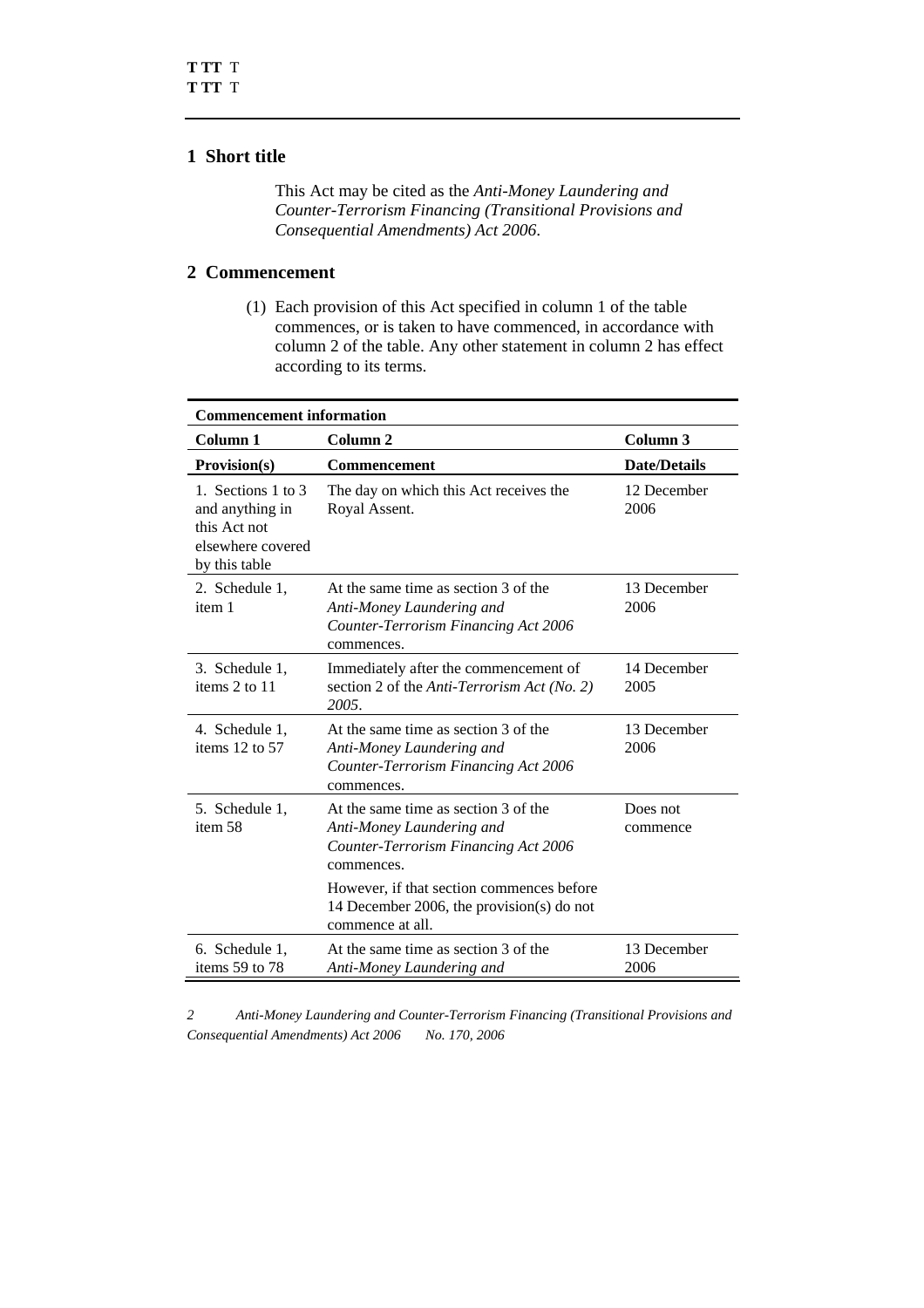| <b>Commencement information</b>      |                                                                                                                         |                      |
|--------------------------------------|-------------------------------------------------------------------------------------------------------------------------|----------------------|
| Column <sub>1</sub>                  | Column <sub>2</sub>                                                                                                     | Column 3             |
| <b>Provision(s)</b>                  | Commencement                                                                                                            | <b>Date/Details</b>  |
|                                      | Counter-Terrorism Financing Act 2006<br>commences.                                                                      |                      |
| 7. Schedule 1,<br>item 79            | At the same time as section 3 of the<br>Anti-Money Laundering and<br>Counter-Terrorism Financing Act 2006<br>commences. | Does not<br>commence |
|                                      | However, if that section commences before<br>14 December 2006, the provision(s) do not<br>commence at all.              |                      |
| 8. Schedule 1,<br>items 80 to 89     | At the same time as section 3 of the<br>Anti-Money Laundering and<br>Counter-Terrorism Financing Act 2006<br>commences. | 13 December<br>2006  |
| 9. Schedule 1,<br>items 90 to 92     | At the same time as section 3 of the<br>Anti-Money Laundering and<br>Counter-Terrorism Financing Act 2006<br>commences. | Does not<br>commence |
|                                      | However, if that section commences before<br>14 December 2006, the provision(s) do not<br>commence at all.              |                      |
| 10. Schedule 1,<br>items 93 to $112$ | At the same time as section 3 of the<br>Anti-Money Laundering and<br>Counter-Terrorism Financing Act 2006<br>commences. | 13 December<br>2006  |
| 11. Schedule 1,<br>item 113          | At the same time as section 3 of the<br>Anti-Money Laundering and<br>Counter-Terrorism Financing Act 2006<br>commences. | Does not<br>commence |
|                                      | However, if that section commences before<br>14 December 2006, the provision(s) do not<br>commence at all.              |                      |
| 12. Schedule 1,<br>items 114 to 119  | At the same time as section 3 of the<br>Anti-Money Laundering and<br>Counter-Terrorism Financing Act 2006<br>commences. | 13 December<br>2006  |
| 13. Schedule 1,<br>item 120          | At the same time as section 3 of the<br>Anti-Money Laundering and                                                       | Does not<br>commence |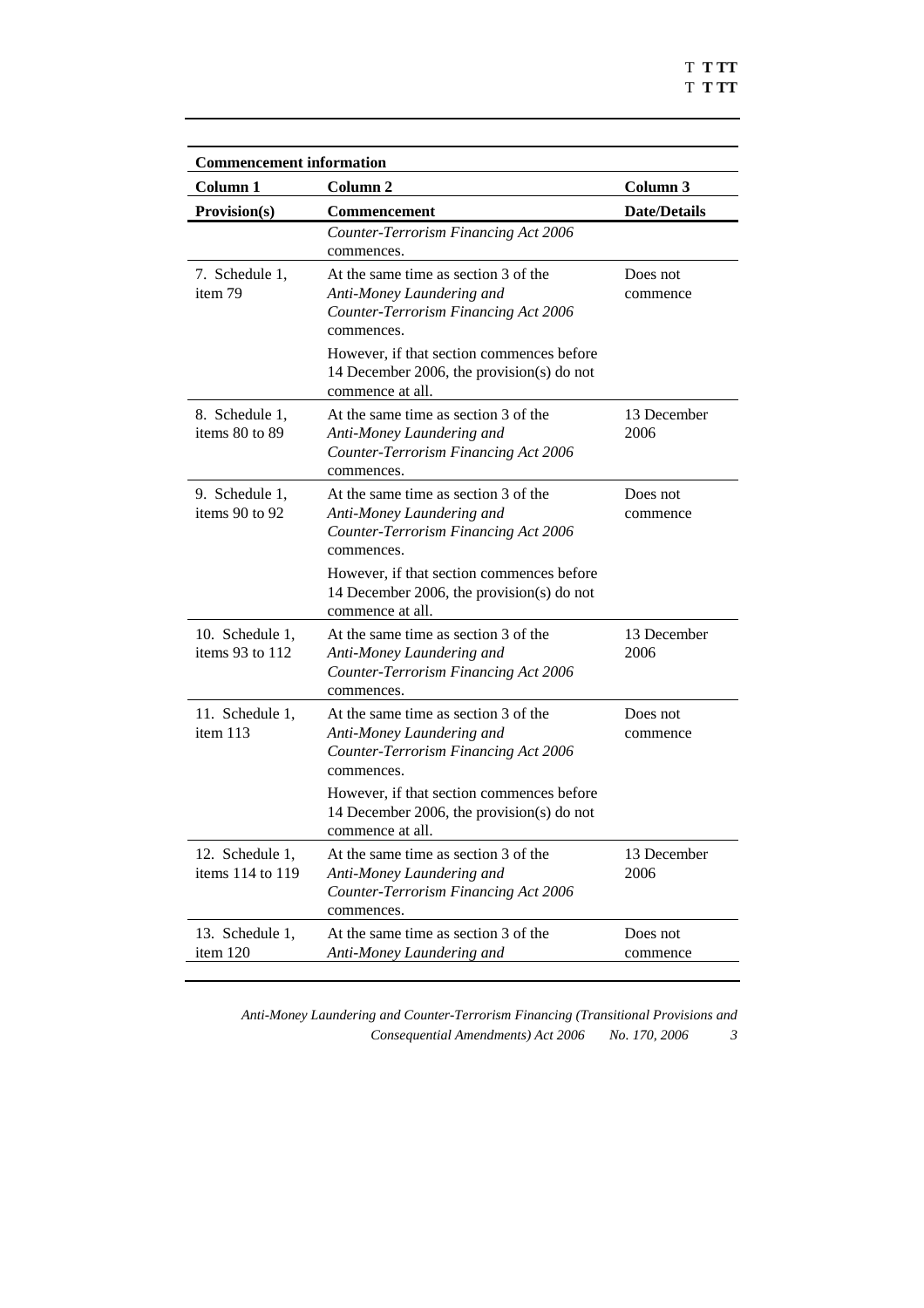| <b>Commencement information</b>          |                                                                                                                                              |                      |
|------------------------------------------|----------------------------------------------------------------------------------------------------------------------------------------------|----------------------|
| Column <sub>1</sub>                      | Column <sub>2</sub>                                                                                                                          | Column 3             |
| Provision(s)                             | <b>Commencement</b>                                                                                                                          | <b>Date/Details</b>  |
|                                          | Counter-Terrorism Financing Act 2006<br>commences.<br>However, if that section commences before<br>14 December 2006, the provision(s) do not |                      |
|                                          | commence at all.                                                                                                                             |                      |
| 14. Schedule 1,<br>item 121              | At the same time as section 3 of the<br>Anti-Money Laundering and<br>Counter-Terrorism Financing Act 2006<br>commences.                      | 13 December<br>2006  |
| 15. Schedule 1,<br>item 122              | At the same time as section 3 of the<br>Anti-Money Laundering and<br>Counter-Terrorism Financing Act 2006<br>commences.                      | Does not<br>commence |
|                                          | However, if that section commences before<br>14 December 2006, the provision(s) do not<br>commence at all.                                   |                      |
| 16. Schedule 1,<br>item 123              | At the same time as section 3 of the<br>Anti-Money Laundering and<br>Counter-Terrorism Financing Act 2006<br>commences.                      | 13 December<br>2006  |
| 17. Schedule 1,<br>item 124              | At the same time as section 3 of the<br>Anti-Money Laundering and<br>Counter-Terrorism Financing Act 2006<br>commences.                      | Does not<br>commence |
|                                          | However, if that section commences before<br>14 December 2006, the provision(s) do not<br>commence at all.                                   |                      |
| 18. Schedule 1,<br>items 125 to 128      | At the same time as section 3 of the<br>Anti-Money Laundering and<br>Counter-Terrorism Financing Act 2006<br>commences.                      | 13 December<br>2006  |
| 19. Schedule 1,<br>items $129$ and $130$ | At the same time as section 3 of the<br>Anti-Money Laundering and<br>Counter-Terrorism Financing Act 2006<br>commences.                      | Does not<br>commence |
|                                          | However, if that section commences before<br>14 December 2006, the provision(s) do not                                                       |                      |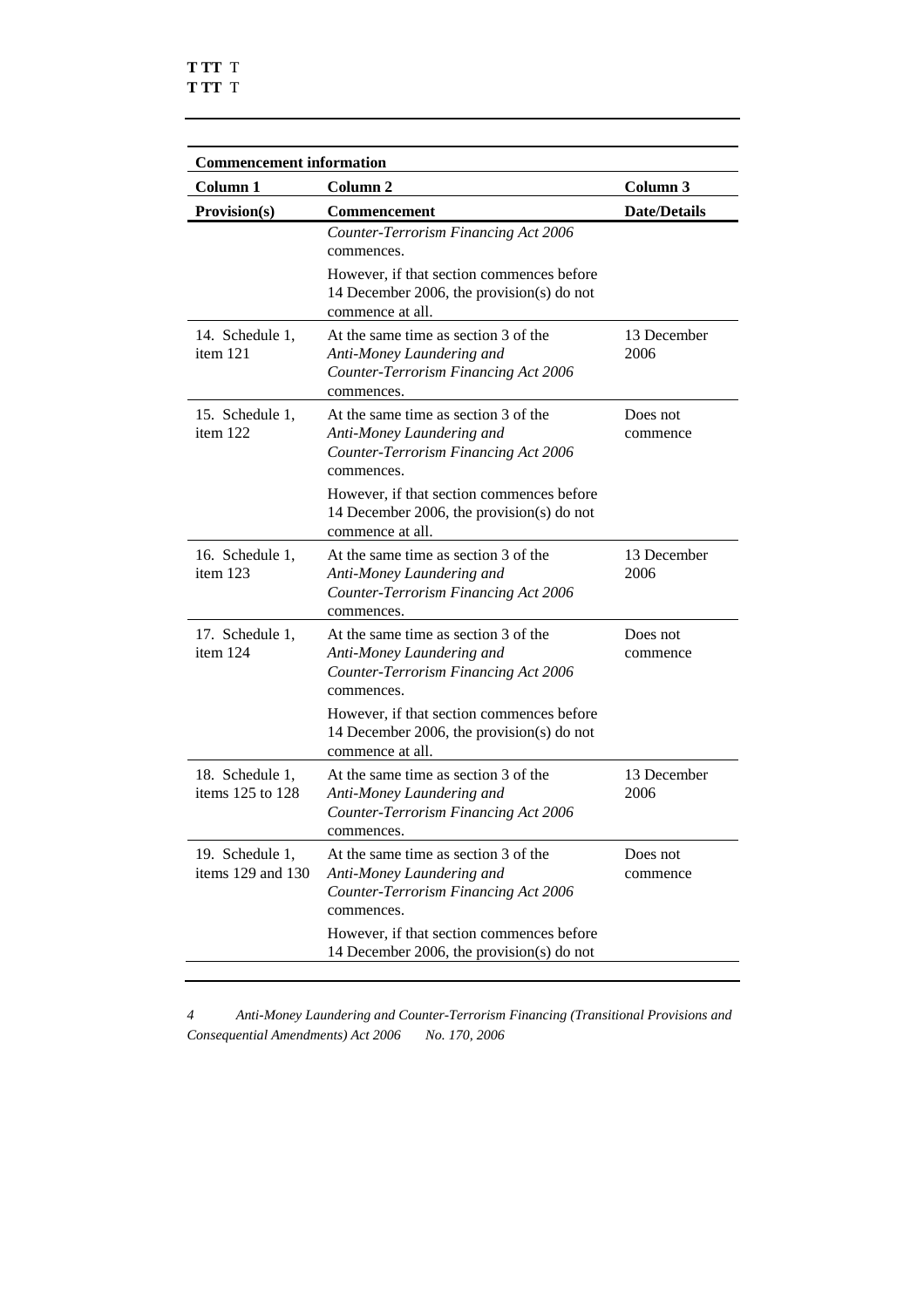| <b>Commencement information</b>         |                                                                                                                                                                                                                       |                     |
|-----------------------------------------|-----------------------------------------------------------------------------------------------------------------------------------------------------------------------------------------------------------------------|---------------------|
| Column <sub>1</sub>                     | Column <sub>2</sub>                                                                                                                                                                                                   | Column <sub>3</sub> |
| Provision(s)                            | <b>Commencement</b>                                                                                                                                                                                                   | <b>Date/Details</b> |
|                                         | commence at all.                                                                                                                                                                                                      |                     |
| 20. Schedule 1,<br>items 131 to 146     | At the same time as section 3 of the<br>Anti-Money Laundering and<br>Counter-Terrorism Financing Act 2006<br>commences.                                                                                               | 13 December<br>2006 |
| 21. Schedule 1,<br>item 147             | Immediately after the commencement of<br>section 2 of the Financial Transaction<br>Reports Amendment Act 2006.                                                                                                        | 9 November<br>2006  |
| 22. Schedule 1,<br>items $148$ to $150$ | At the same time as section 3 of the<br>Anti-Money Laundering and<br>Counter-Terrorism Financing Act 2006<br>commences.                                                                                               | 13 December<br>2006 |
| 23. Schedule 1,                         | The later of:                                                                                                                                                                                                         |                     |
| item 151                                | (a) at the same time as section 3 of the<br>Anti-Money Laundering and<br>Counter-Terrorism Financing Act 2006<br>commences; and                                                                                       |                     |
|                                         | (b) immediately after the commencement of<br>section 5 of the Law Enforcement<br>Integrity Commissioner Act 2006.                                                                                                     |                     |
| 24. Schedule 1,<br>items 152 to 165     | At the same time as section 3 of the<br>Anti-Money Laundering and<br>Counter-Terrorism Financing Act 2006<br>commences.                                                                                               | 13 December<br>2006 |
| Note:                                   | This table relates only to the provisions of this Act as originally<br>passed by both Houses of the Parliament and assented to. It will not be<br>expanded to deal with provisions inserted in this Act after assent. |                     |
|                                         | (2) Column 3 of the table contains additional information that is not<br>part of this Act. Information in this column may be added to or<br>edited in any published version of this Act.                              |                     |
| 3 Schedule(s)                           |                                                                                                                                                                                                                       |                     |

 (1) Each Act, and each set of regulations, that is specified in a Schedule to this Act is amended or repealed as set out in the applicable items in the Schedule concerned, and any other item in a Schedule to this Act has effect according to its terms.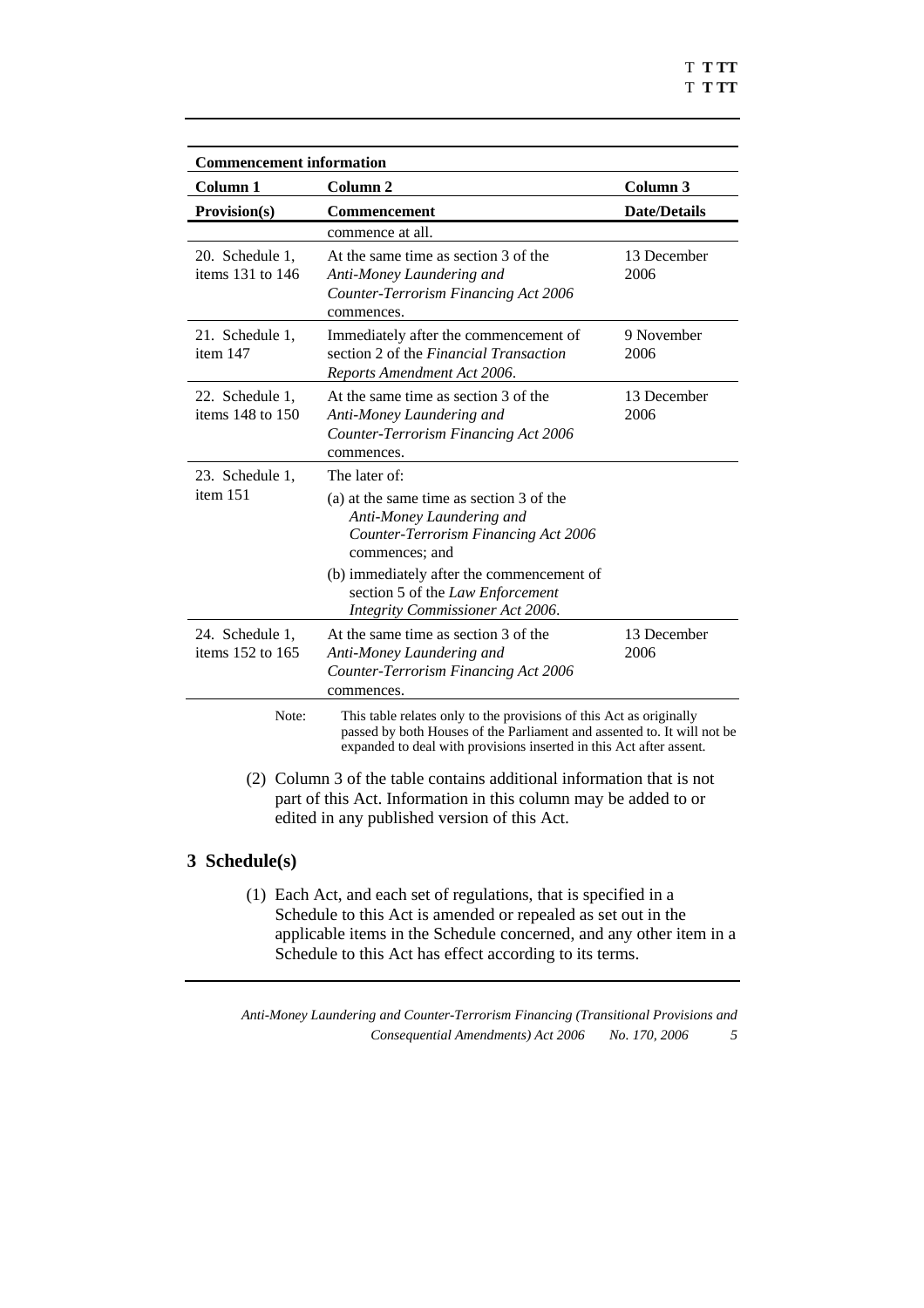(2) The amendment of any regulation under subsection (1) does not prevent the regulation, as so amended, from being amended or repealed by the Governor-General.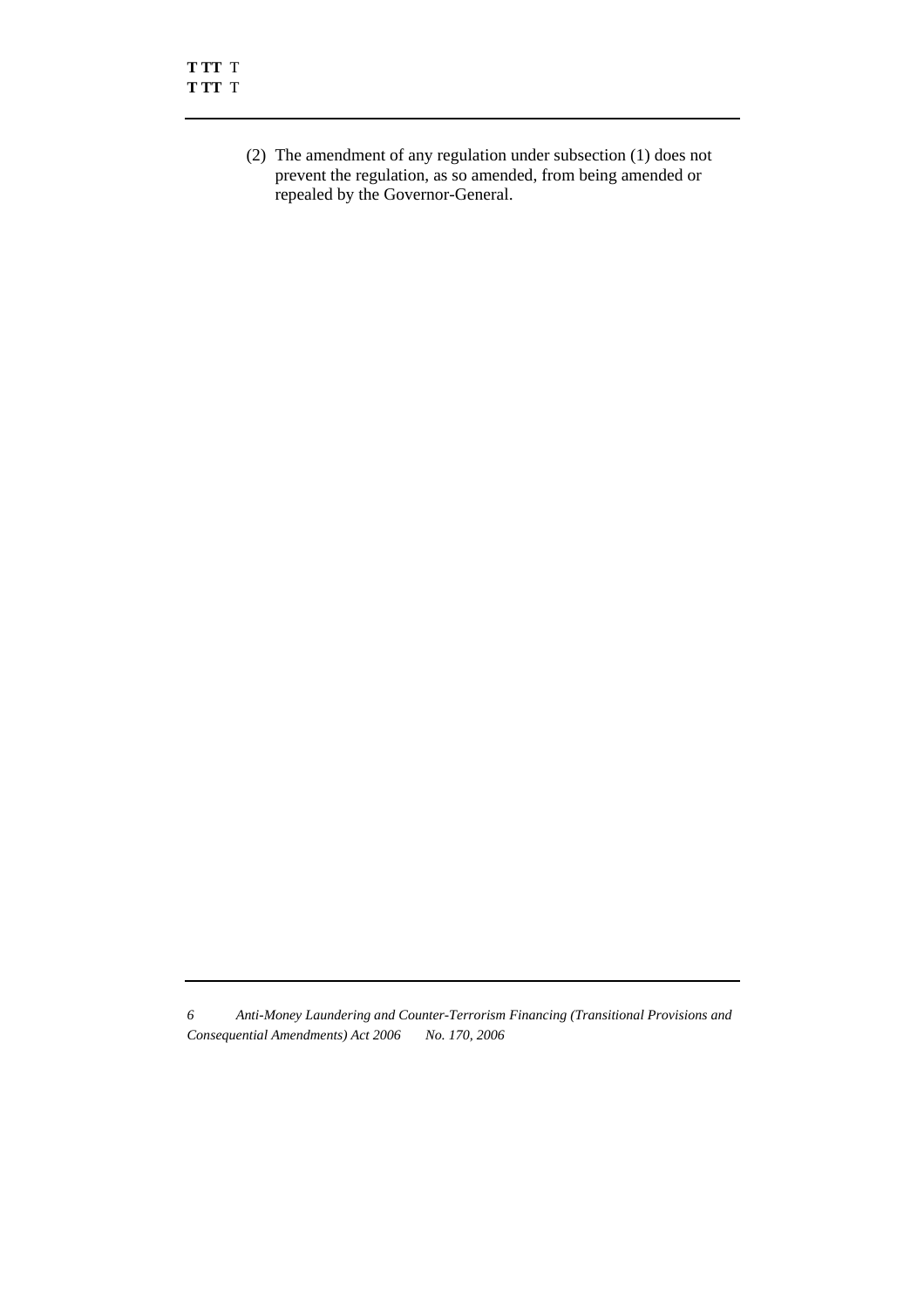## **Schedule 1—Amendments**

## **Part 1—Amendments**

## *Administrative Decisions (Judicial Review) Act 1977*

## **1 After paragraph (q) of Schedule 1**

Insert:

(qa) decisions under the *Anti-Money Laundering and Counter-Terrorism Financing Act 2006*;

## *Anti-Terrorism Act (No. 2) 2005*

## **2 Subsection 2(1) (cell at table item 8, column 2)**

Repeal the cell, substitute:

14 December 2006.

However, if section 3 of the *Anti-Money Laundering and Counter-Terrorism Financing Act 2006* commences before 14 December 2006, the provision(s) do not commence at all.

## **3 Subsection 2(1) (cell at table item 10, column 2)**

Repeal the cell, substitute:

14 December 2006.

However, if section 3 of the *Anti-Money Laundering and Counter-Terrorism Financing Act 2006* commences before 14 December 2006, the provision(s) do not commence at all.

## **4 Subsection 2(1) (cell at table item 11, column 2)**

Repeal the cell, substitute: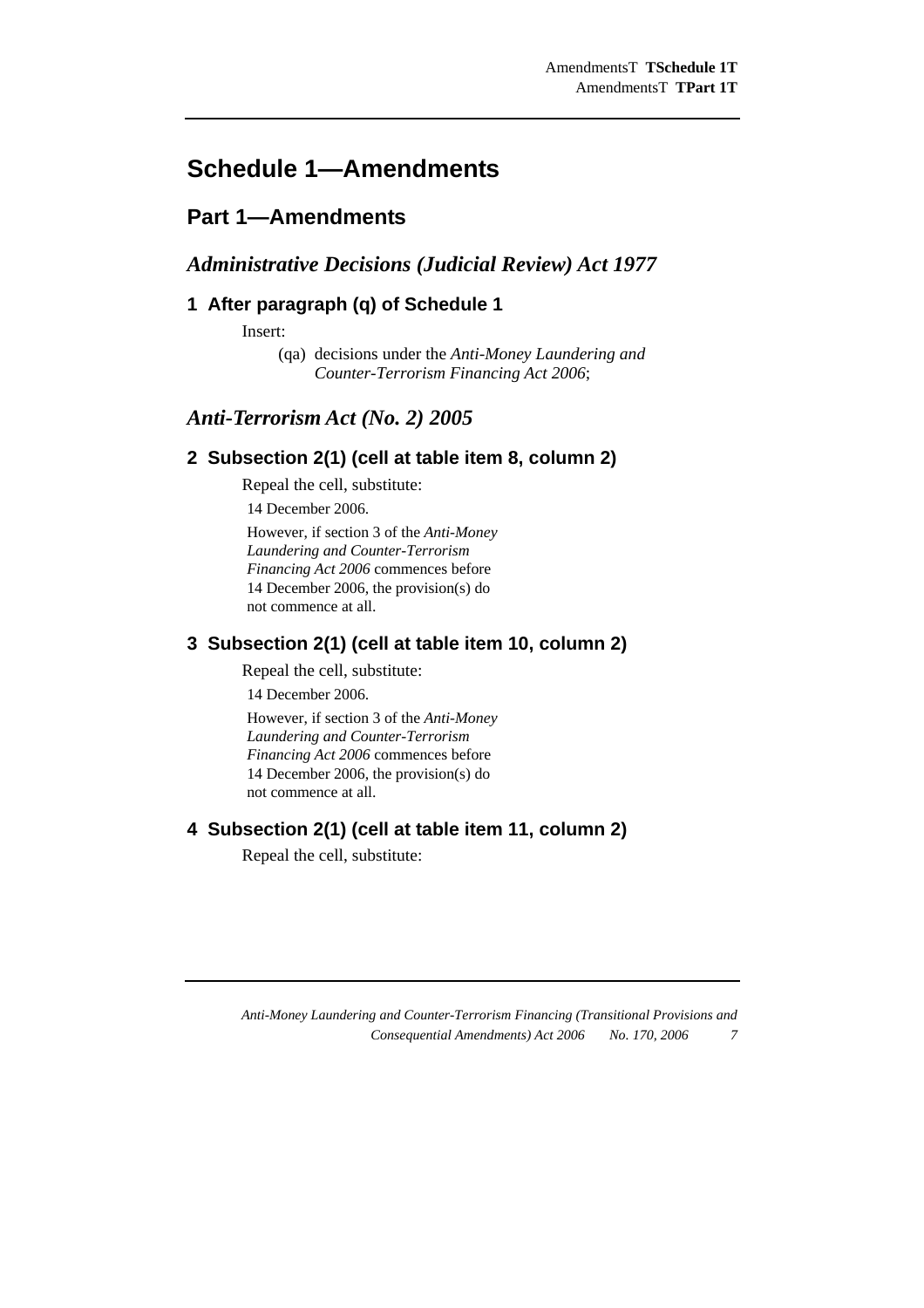14 December 2006.

However, if section 3 of the *Anti-Money Laundering and Counter-Terrorism Financing Act 2006* commences before 14 December 2006, the provision(s) do not commence at all.

## **5 Subsection 2(1) (cell at table item 13, column 2)**

Repeal the cell, substitute:

14 December 2006.

However, if section 3 of the *Anti-Money Laundering and Counter-Terrorism Financing Act 2006* commences before 14 December 2006, the provision(s) do not commence at all.

## **6 Subsection 2(1) (cell at table item 14, column 2)**

Repeal the cell, substitute:

14 December 2006.

However, if section 3 of the *Anti-Money Laundering and Counter-Terrorism Financing Act 2006* commences before 14 December 2006, the provision(s) do not commence at all.

### **7 Subsection 2(1) (cell at table item 15, column 2)**

Repeal the cell, substitute:

14 December 2006.

However, if section 3 of the *Anti-Money Laundering and Counter-Terrorism Financing Act 2006* commences before 14 December 2006, the provision(s) do not commence at all.

## **8 Subsection 2(1) (cell at table item 16, column 2)**

Repeal the cell, substitute: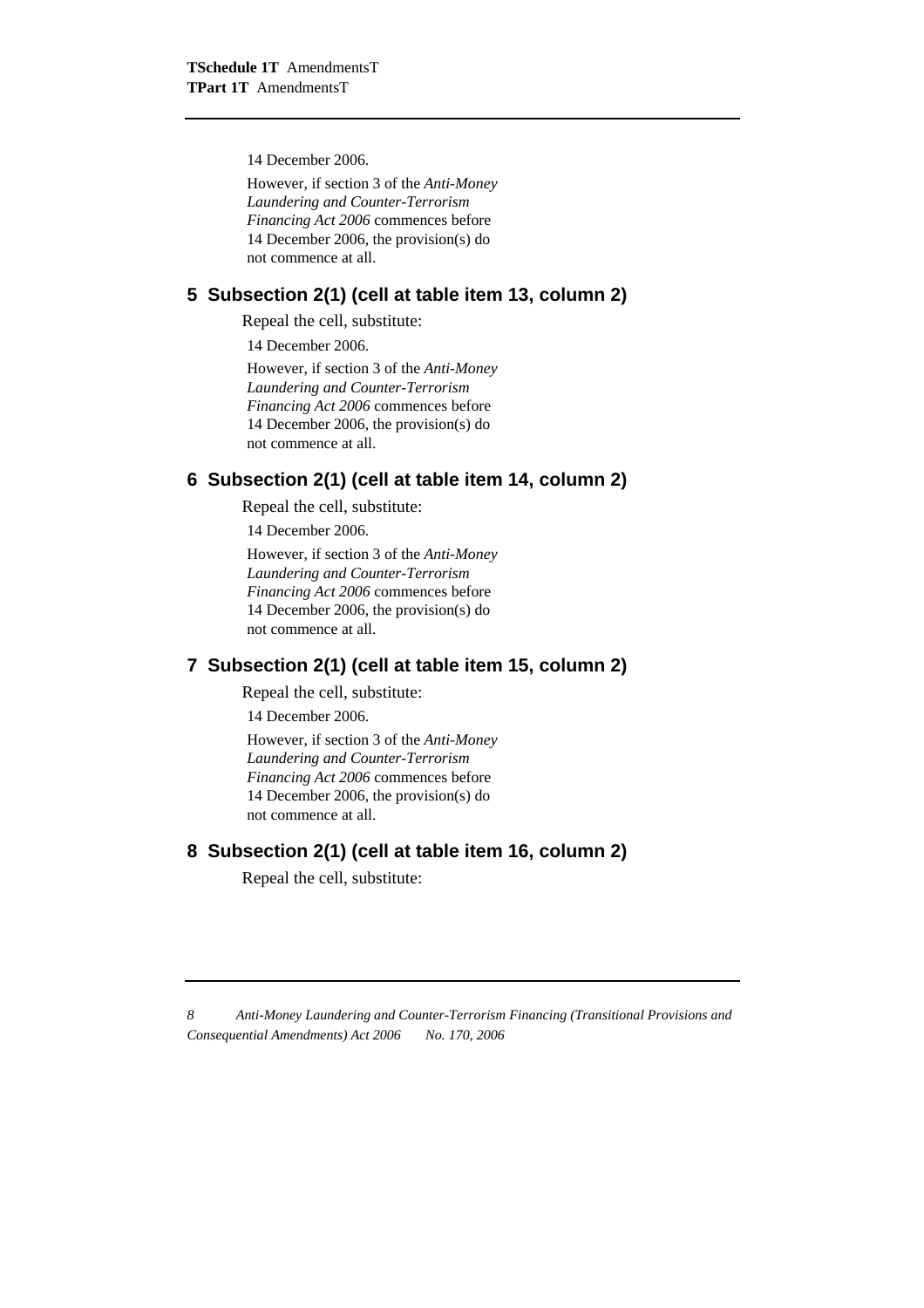14 December 2006.

However, if section 3 of the *Anti-Money Laundering and Counter-Terrorism Financing Act 2006* commences before 14 December 2006, the provision(s) do not commence at all.

#### **9 Subsection 2(1) (cell at table item 17, column 2)**

Repeal the cell, substitute:

14 December 2006.

However, if section 3 of the *Anti-Money Laundering and Counter-Terrorism Financing Act 2006* commences before 14 December 2006, the provision(s) do not commence at all.

### **10 Subsection 2(1) (cell at table item 18, column 2)**

Repeal the cell, substitute:

14 December 2006.

However, if section 3 of the *Anti-Money Laundering and Counter-Terrorism Financing Act 2006* commences before 14 December 2006, the provision(s) do not commence at all.

## **11 Subsection 2(1) (cell at table item 19, column 2)**

Repeal the cell, substitute:

14 December 2006.

However, if section 3 of the *Anti-Money Laundering and Counter-Terrorism Financing Act 2006* commences before 14 December 2006, the provision(s) do not commence at all.

## *Australian Securities and Investments Commission Act 2001*

## **12 After section 243D**

Insert: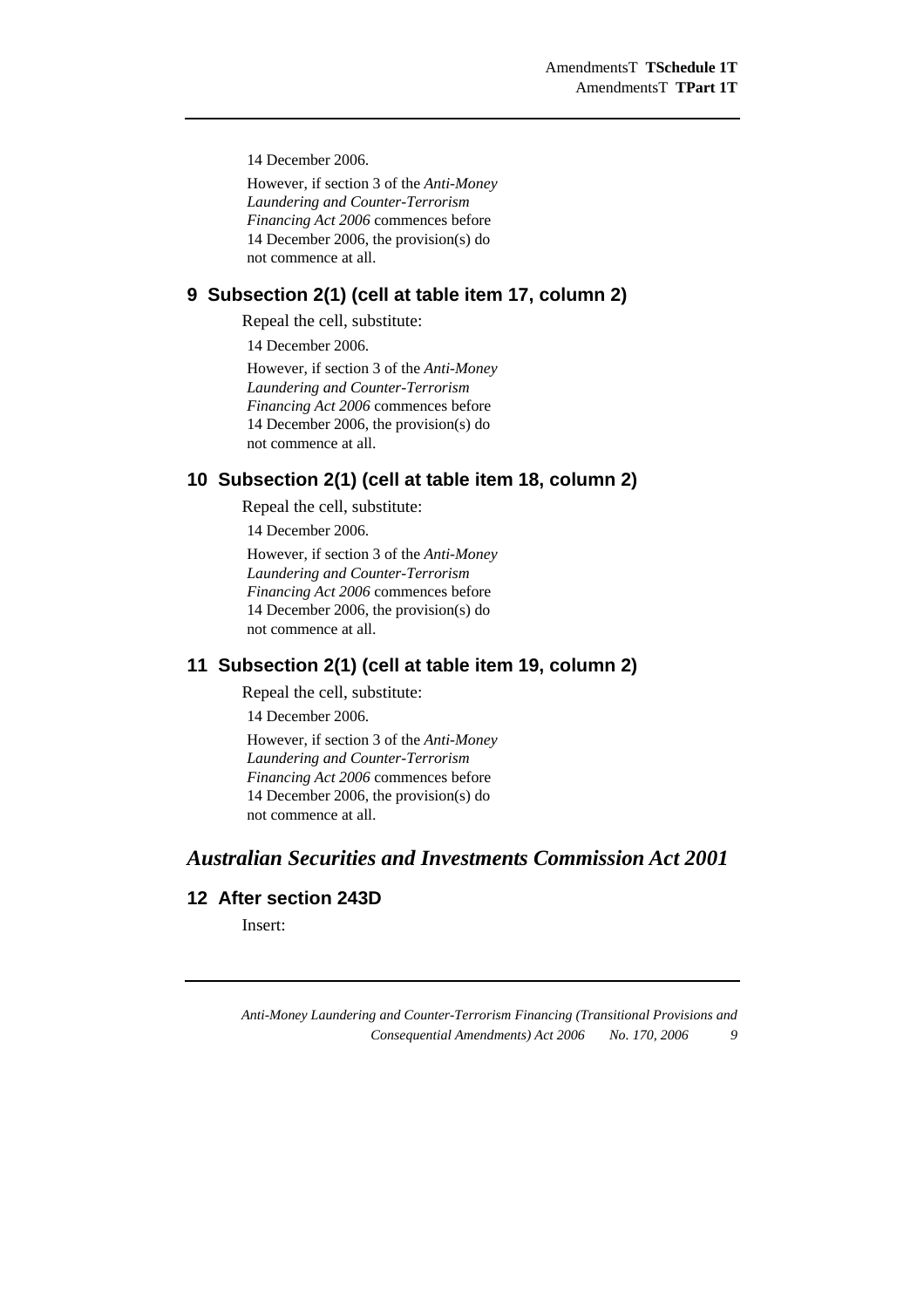#### **243E Suspicious matters reports under the** *Anti-Money Laundering and Counter-Terrorism Financing Act 2006*

 Section 123 of the *Anti-Money Laundering and Counter-Terrorism Financing Act 2006* does not prohibit a person from disclosing a fact or information referred to in that section:

- (a) to ASIC; or
- (b) to a market licensee; or
- (c) to a CS facility licensee; or
- (d) to an operator of a market exempted under section 791C of the Corporations Act; or
- (e) to an operator of a clearing and settlement facility exempted under section 820C of the Corporations Act; or
- (f) in accordance with conditions imposed on an Australian market licence under section 796A of the Corporations Act; or
- (g) in accordance with conditions imposed on an Australian CS facility licence under section 825A of the Corporations Act; or
- (h) in accordance with conditions on an exemption made under section 791C of the Corporations Act from the requirement to hold an Australian market licence; or
- (i) in accordance with conditions on an exemption made under section 820C of the Corporations Act from the requirement to hold an Australian CS facility licence; or
- (j) as prescribed by regulations made for the purposes of this paragraph.

## *Commonwealth Electoral Act 1918*

### **13 Subsection 90B(4) (at the end of the table)**

|   | Add:                                                                                                                                                                |                                               |                                                                                                                                         |
|---|---------------------------------------------------------------------------------------------------------------------------------------------------------------------|-----------------------------------------------|-----------------------------------------------------------------------------------------------------------------------------------------|
| 6 | a prescribed person or<br>organisation that:<br>(a) is a reporting entity<br>or an agent of a<br>reporting entity;<br>and<br>(b) carries out<br>applicable customer | a copy of a Roll (or an<br>extract of a Roll) | (a) on request by the<br>person or<br>organisation; and<br>(b) on payment of the<br>fee (if any) payable<br>under<br>subsection $(9)$ . |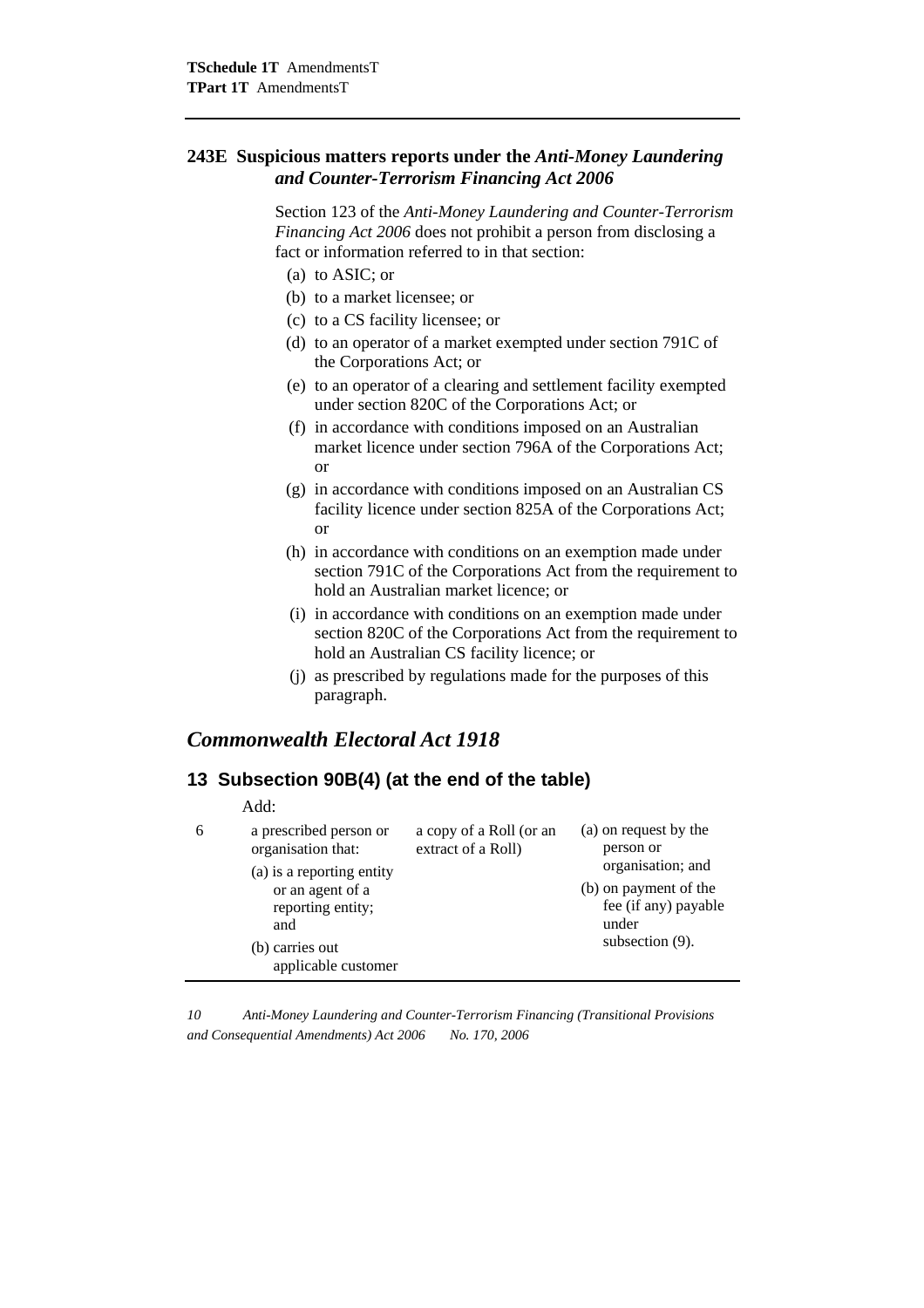identification procedures under the *Anti-Money Laundering and Counter-Terrorism Financing Act 2006*

## **14 Subsection 90B(10)**

Insert:

*applicable customer identification procedure* has the same meaning as in the *Anti-Money Laundering and Counter-Terrorism Financing Act 2006*.

#### **15 Subsection 90B(10)**

Insert:

*reporting entity* has the same meaning as in the *Anti-Money Laundering and Counter-Terrorism Financing Act 2006*.

#### **16 After subsection 91A(2C)**

Insert:

 (2D) For information provided under item 6 of the table in subsection 90B(4), the only permitted purpose in relation to a prescribed person or organisation is for the person or organisation to carry out an applicable customer identification procedure under the *Anti-Money Laundering and Counter-Terrorism Financing Act 2006*.

## **17 Subsection 91A(3)**

Insert:

*applicable customer identification procedure* has the same meaning as in the *Anti-Money Laundering and Counter-Terrorism Financing Act 2006*.

#### *Corporations Act 2001*

## **18 Paragraph 766B(3)(a)**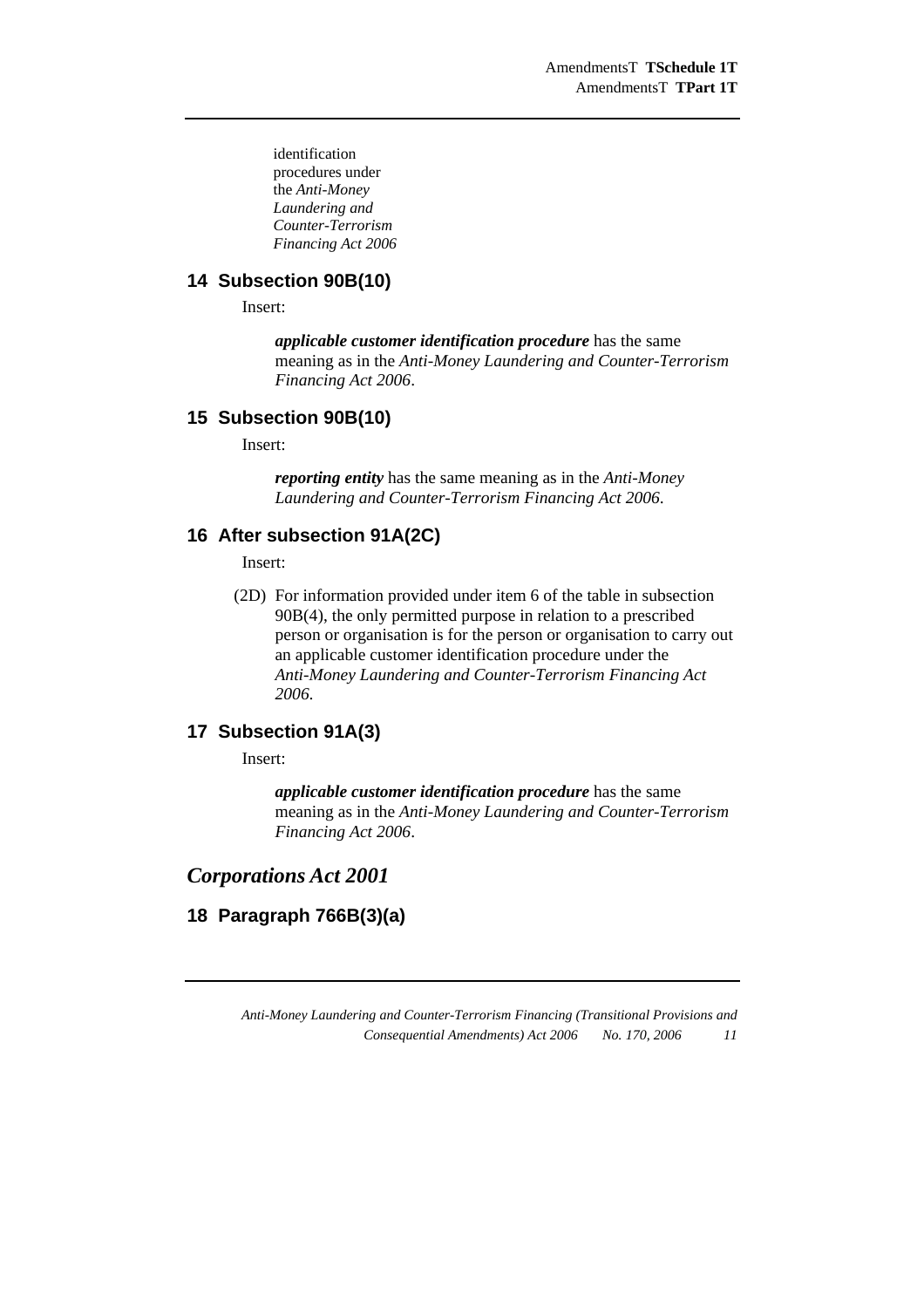After "needs", insert "(otherwise than for the purposes of compliance with the *Anti-Money Laundering and Counter-Terrorism Financing Act 2006* or with regulations, or AML/CTF Rules, under that Act)".

## *Crimes Act 1914*

#### **19 Section 85ZL**

Insert:

*AUSTRAC* means the Australian Transaction Reports and Analysis Centre continued in existence by the *Anti-Money Laundering and Counter-Terrorism Financing Act 2006*.

## **20 Paragraph 85ZZH(h)**

Repeal the paragraph, substitute:

- (h) AUSTRAC, for the purpose of assessing:
	- (i) prospective members of the staff of AUSTRAC; or
	- (ii) persons proposed to be engaged as consultants under subsection 225(1) of the *Anti-Money Laundering and Counter-Terrorism Financing Act 2006*; or
	- (iii) persons whose services are proposed to be made available to AUSTRAC under subsection 225(3) of that Act;

## *Criminal Code Act 1995*

#### **21 Subsection 400.1(1) of the** *Criminal Code*

Insert:

*Australian Capital Territory indictable offence* means an offence against a law of the Australian Capital Territory that may be dealt with as an indictable offence (even if it may, in some circumstances, be dealt with as a summary offence).

### **22 Subsection 400.1(1) of the** *Criminal Code*

Insert:

*banking transaction* includes:

- (a) any transaction made at an ADI; and
- (b) any transaction involving a money order.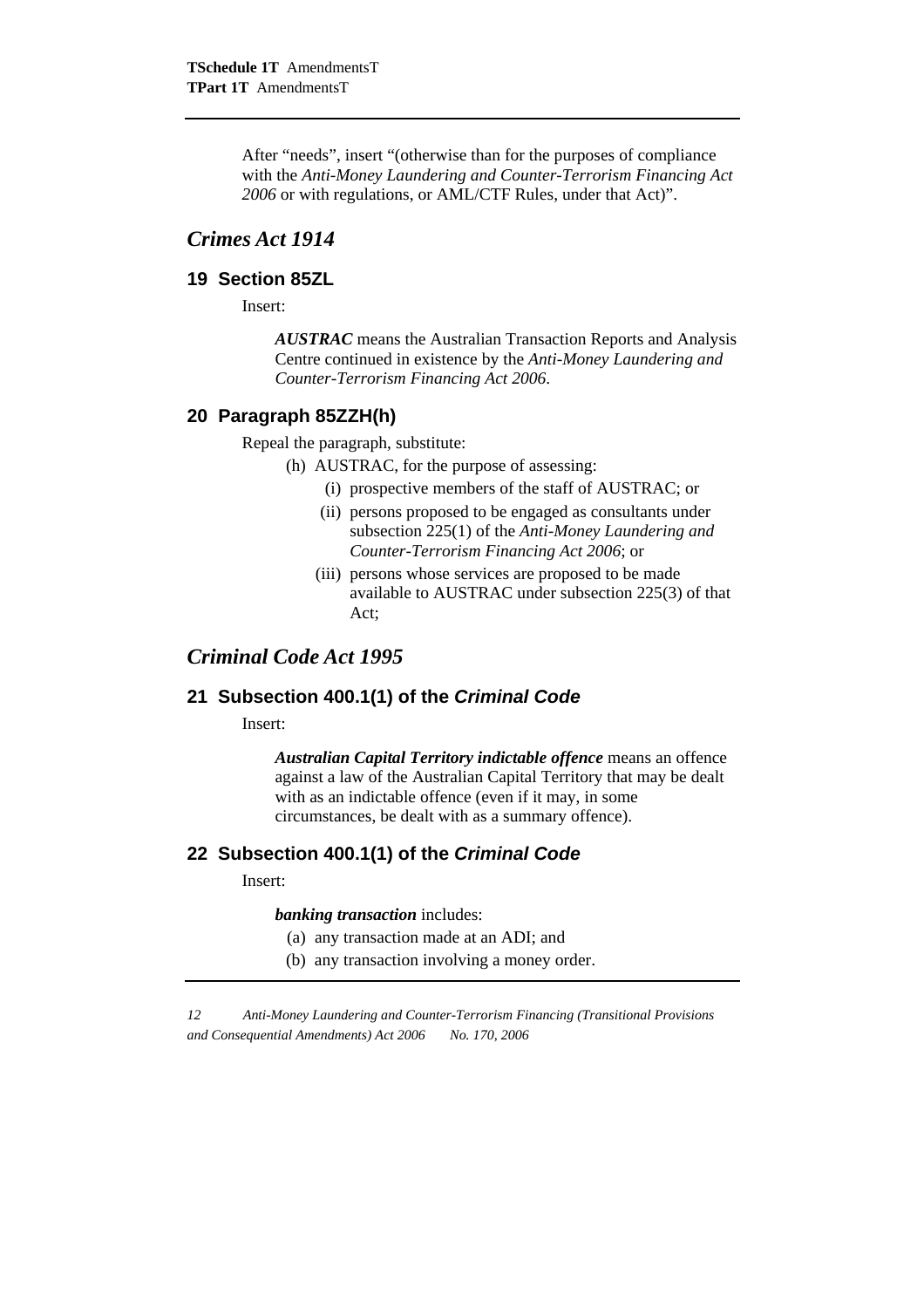#### **23 Subsection 400.1(1) of the** *Criminal Code*

Insert:

*Commonwealth indictable offence* means an offence against a law of the Commonwealth, or a law of a Territory (other than the Australian Capital Territory and the Northern Territory), that may be dealt with as an indictable offence (even if it may, in some circumstances, be dealt with as a summary offence).

#### **24 Subsection 400.1(1) of the** *Criminal Code*

Insert:

*export money or other property*, from Australia, includes transfer money or other property from Australia by an electronic communication.

#### **25 Subsection 400.1(1) of the** *Criminal Code*

Insert:

*foreign indictable offence* means an offence against a law of a foreign country constituted by conduct that, if it had occurred in Australia, would have constituted an offence against:

(a) a law of the Commonwealth; or

(b) a law of a State or Territory connected with the offence;

that may be dealt with as an indictable offence (even if it may, in some circumstances, be dealt with as a summary offence).

Note: See subsection (3) for when a law of a State or Territory is connected with the offence.

#### **26 Subsection 400.1(1) of the** *Criminal Code*

Insert:

*import money or other property*, into Australia, includes transfer money or other property to Australia by an electronic communication.

#### **27 Subsection 400.1(1) of the** *Criminal Code*

Insert:

*Northern Territory indictable offence* means an offence against a law of the Northern Territory that may be dealt with as an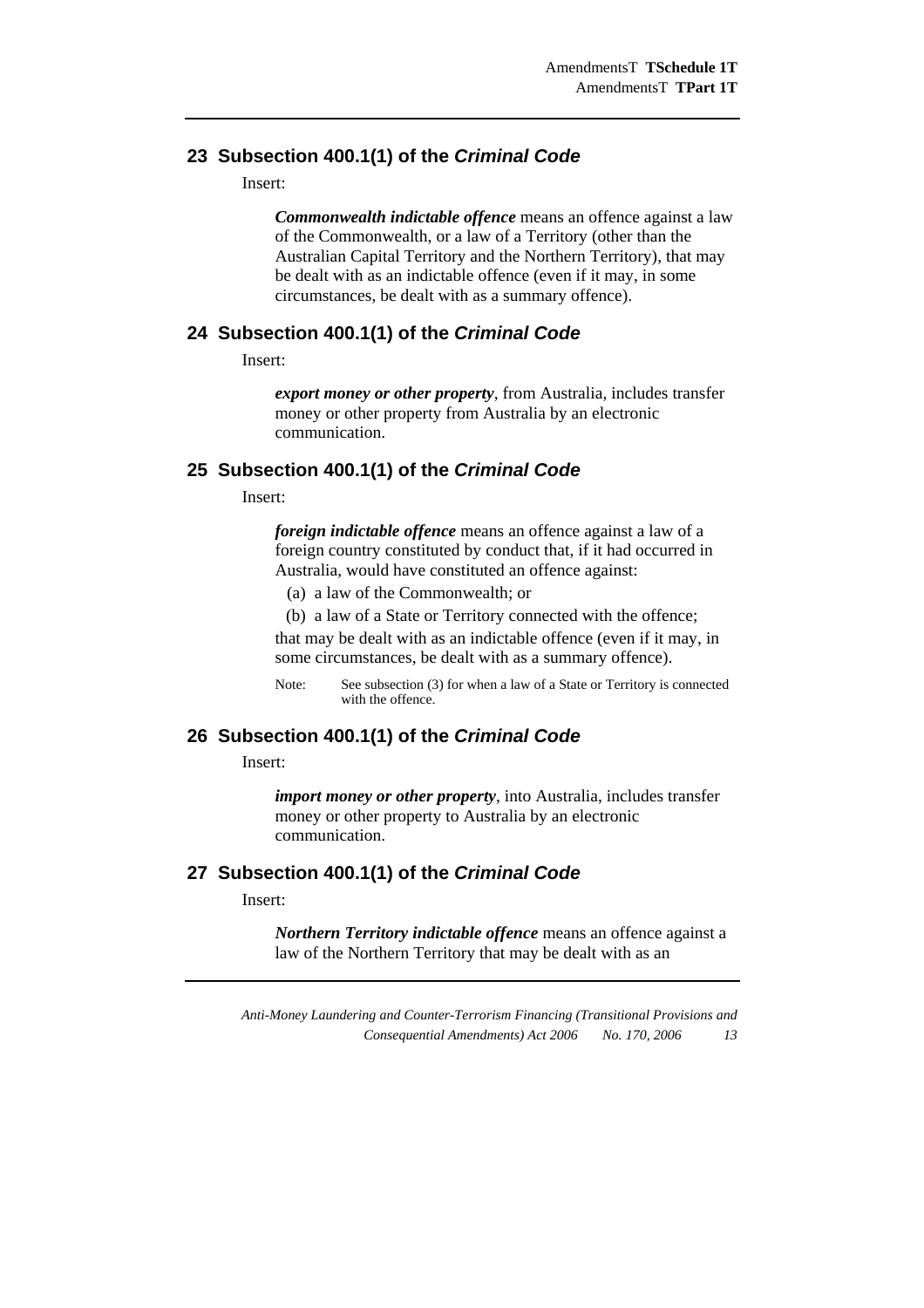indictable offence (even if it may, in some circumstances, be dealt with as a summary offence).

#### **28 Subsection 400.1(1) of the** *Criminal Code*

Insert:

*State indictable offence* means an offence against a law of a State that may be dealt with as an indictable offence (even if it may, in some circumstances, be dealt with as a summary offence).

### **29 At the end of section 400.1 of the** *Criminal Code*

Add:

- (3) For the purposes of the definition of *foreign indictable offence* in subsection (1), a State or Territory is connected with the offence if:
	- (a) a dealing in money or property takes place in the State or Territory; and
	- (b) the money or property would be proceeds of crime, or could become an instrument of crime, in relation to the offence if the offence were a foreign indictable offence.

## **30 Paragraph 400.2(1)(b) of the** *Criminal Code*

Repeal the paragraph, substitute:

- (b) the money or other property is proceeds of crime, or could become an instrument of crime, in relation to an offence that  $i_{S}$ :
	- (i) a Commonwealth indictable offence; or
	- (ii) a foreign indictable offence; or
	- (iii) a State indictable offence; or
	- (iv) an Australian Capital Territory indictable offence; or
	- (v) a Northern Territory indictable offence.

### **31 Subsections 400.2(3) and (4) of the** *Criminal Code*

Repeal the subsections, substitute:

(3) Subparagraph  $(1)(b)(iii)$ , in its application to a particular offence against this Division, has effect only to the extent to which it is a law with respect to external affairs (within the meaning of paragraph 51(xxix) of the Constitution).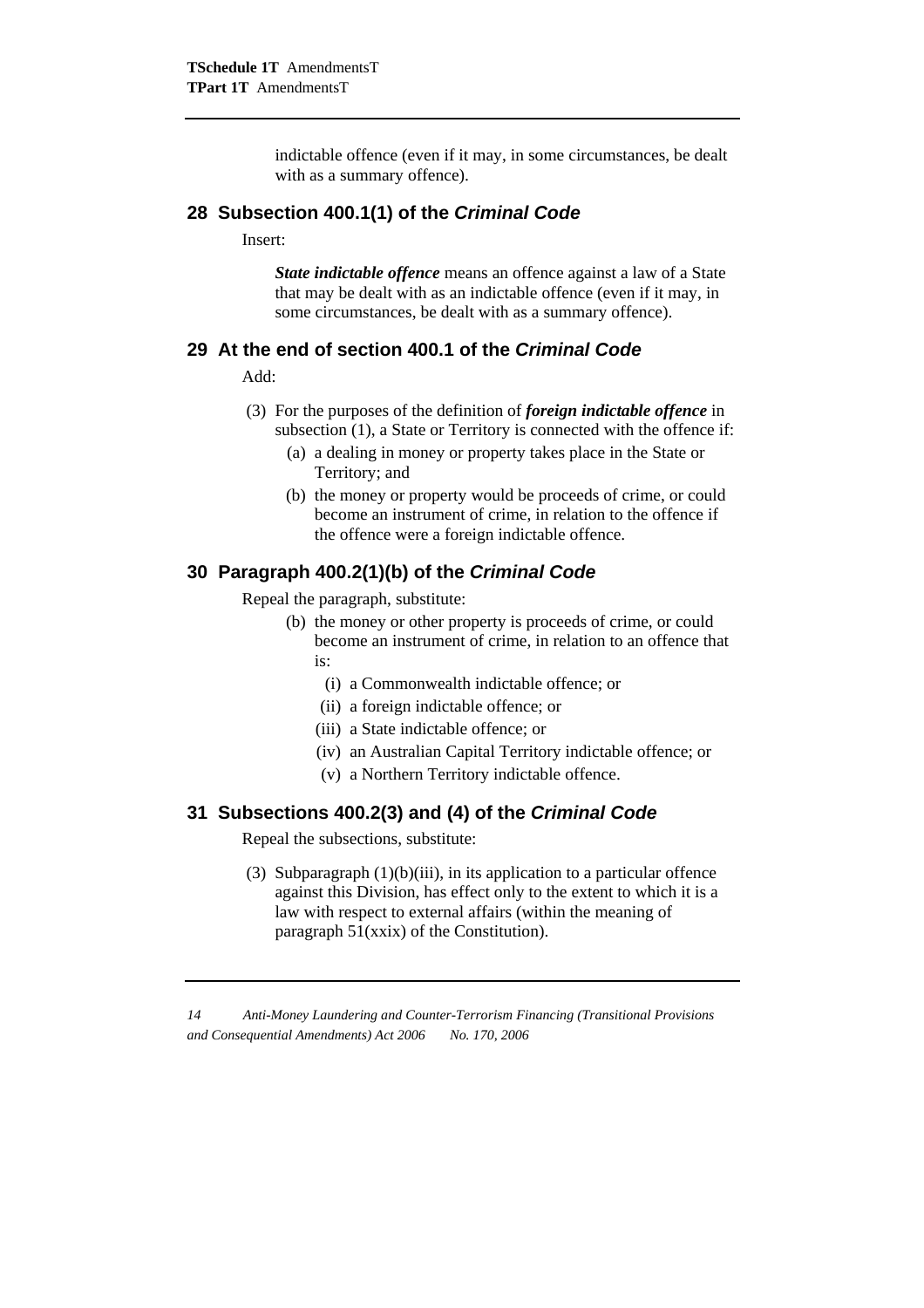## **32 Paragraph 400.9(1)(b) of the** *Criminal Code*

Omit "either or both", substitute "any".

#### **33 After subparagraph 400.9(1)(b)(i) of the** *Criminal Code*

Insert:

- (ia) the money or property is proceeds of crime in relation to a State indictable offence;
- (ib) the money or property is proceeds of crime in relation to an Australian Capital Territory indictable offence or a Northern Territory indictable offence;

#### **34 After paragraph 400.9(2)(a) of the** *Criminal Code*

Insert:

(aa) the conduct involves a number of transactions that are structured or arranged to avoid the reporting requirements of the *Anti-Money Laundering and Counter-Terrorism Financing Act 2006* that would otherwise apply to the transactions; or

### **35 After paragraph 400.9(2)(b) of the** *Criminal Code*

Insert:

(ba) the conduct amounts to an offence against section 139, 140 or 141 of the *Anti-Money Laundering and Counter-Terrorism Financing Act 2006*; or

### **36 After paragraph 400.9(2)(d) of the** *Criminal Code*

Insert:

- (da) the conduct involves a threshold transaction (within the meaning of the *Anti-Money Laundering and Counter-Terrorism Financing Act 2006*) and the defendant:
	- (i) has contravened the defendant's obligations under that Act relating to reporting the transaction; or
	- (ii) has given false or misleading information in purported compliance with those obligations; or

## **37 At the end of section 400.9 of the** *Criminal Code*

Add: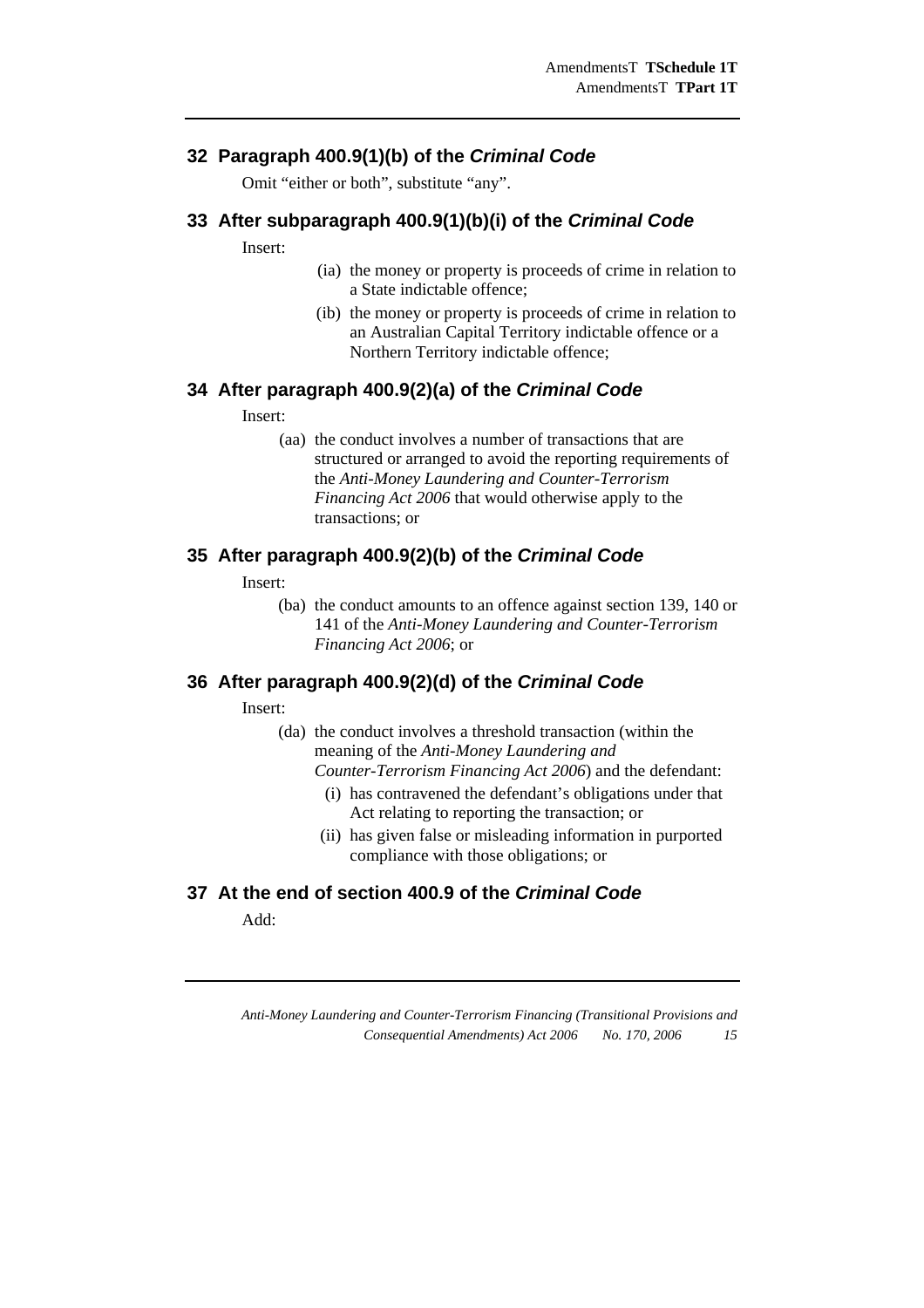(6) Subparagraph  $(1)(b)(ia)$ , in its application to an offence against subsection (1), has effect only to the extent to which it is a law with respect to external affairs (within the meaning of paragraph 51 (xxix) of the Constitution).

## **38 At the end of section 400.11 of the** *Criminal Code*

Add:

- ; (e) whether an offence is a State indictable offence;
	- (f) whether an offence is an Australian Capital Territory indictable offence;
- (g) whether an offence is a Northern Territory indictable offence.

#### *Financial Management and Accountability Regulations 1997*

## **39 Part 1 of Schedule 1 (table item 104)**

Repeal the item, substitute:

| 104 | Australian Transaction Reports and Analysis<br>Centre $(AUSTRAC)$ , comprising:                                                          | Chief Executive<br>Officer |
|-----|------------------------------------------------------------------------------------------------------------------------------------------|----------------------------|
|     | (a) the Chief Executive Officer of AUSTRAC;<br>and                                                                                       |                            |
|     | (b) the staff mentioned in section 224 of the<br>Anti-Money Laundering and<br>Counter-Terrorism Financing Act 2006; and                  |                            |
|     | (c) consultants engaged under subsection $225(1)$<br>of that Act; and                                                                    |                            |
|     | (d) the persons whose services are made available<br>to the Chief Executive Officer of AUSTRAC<br>under subsection $225(3)$ of that Act. |                            |
|     | See Note B                                                                                                                               |                            |

## *Financial Transaction Reports Act 1988*

#### **40 Title**

Omit "**, to establish an Australian Transaction Reports and Analysis Centre**".

## **41 Subsection 3(1) (definition of** *approved***)**

Omit "Director", substitute "AUSTRAC CEO".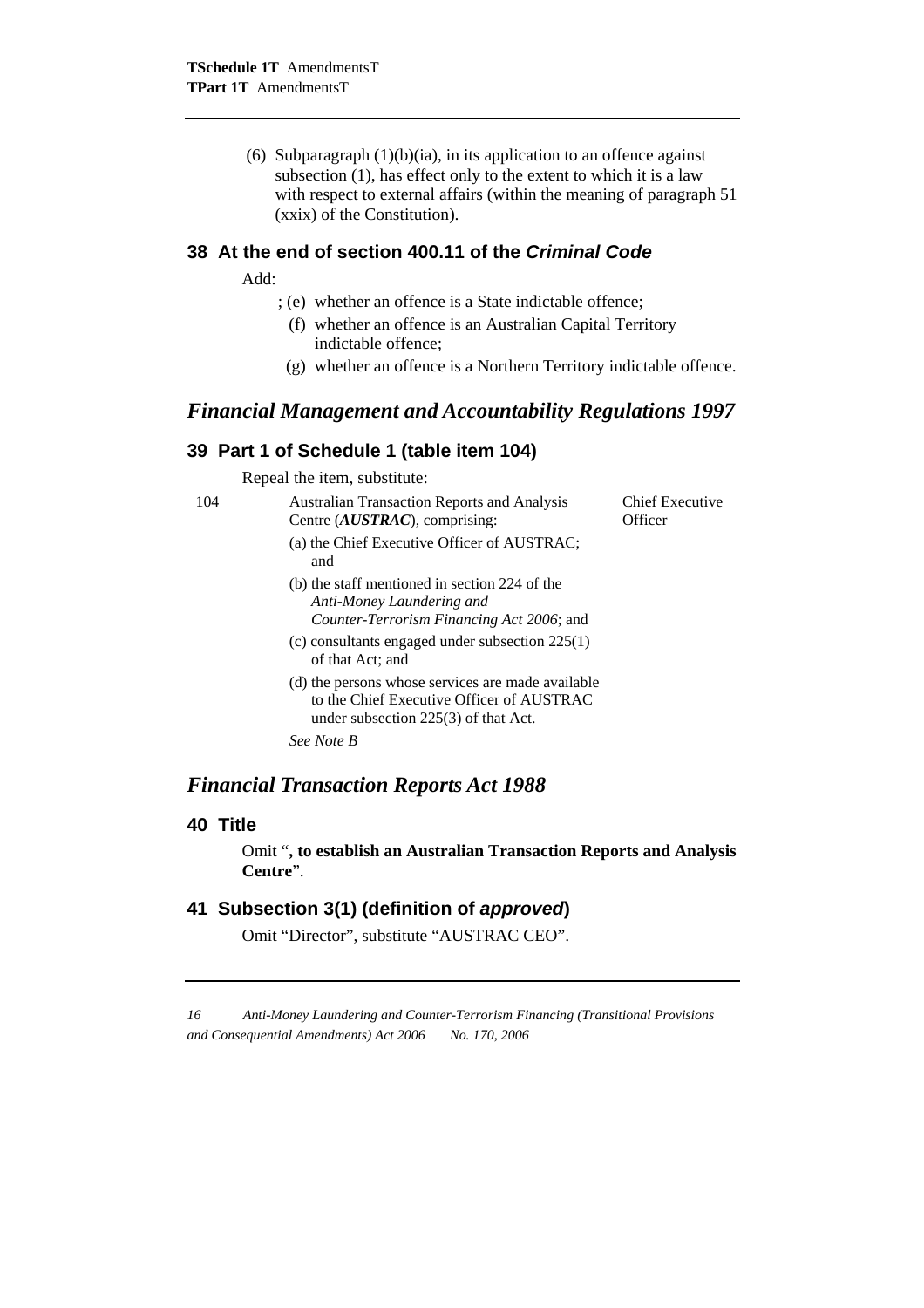## **42 Subsection 3(1) (definition of** *approved cash carrier***)**

Omit "Director", substitute "AUSTRAC CEO".

## **43 Subsection 3(1) (definition of** *APRA officer***)**

Repeal the definition.

## **44 Subsection 3(1) (definition of** *AUSTRAC***)**

Repeal the definition, substitute:

*AUSTRAC* means the Australian Transaction Reports and Analysis Centre continued in existence by the *Anti-Money Laundering and Counter-Terrorism Financing Act 2006*.

#### **45 Subsection 3(1)**

Insert:

*AUSTRAC CEO* means the Chief Executive Officer of AUSTRAC.

#### **46 Subsection 3(1) (definition of** *Centrelink officer***)**

Repeal the definition.

## **47 Subsection 3(1) (definition of** *Child Support Agency***)**

Repeal the definition.

#### **48 Subsection 3(1)**

Insert:

*commence to provide a designated service* has the same meaning as in the *Anti-Money Laundering and Counter-Terrorism Financing Act 2006*.

## **49 Subsection 3(1) (definition of** *CSA officer***)**

Repeal the definition.

#### **50 Subsection 3(1)**

Insert:

*designated service* has the same meaning as in the *Anti-Money Laundering and Counter-Terrorism Financing Act 2006*.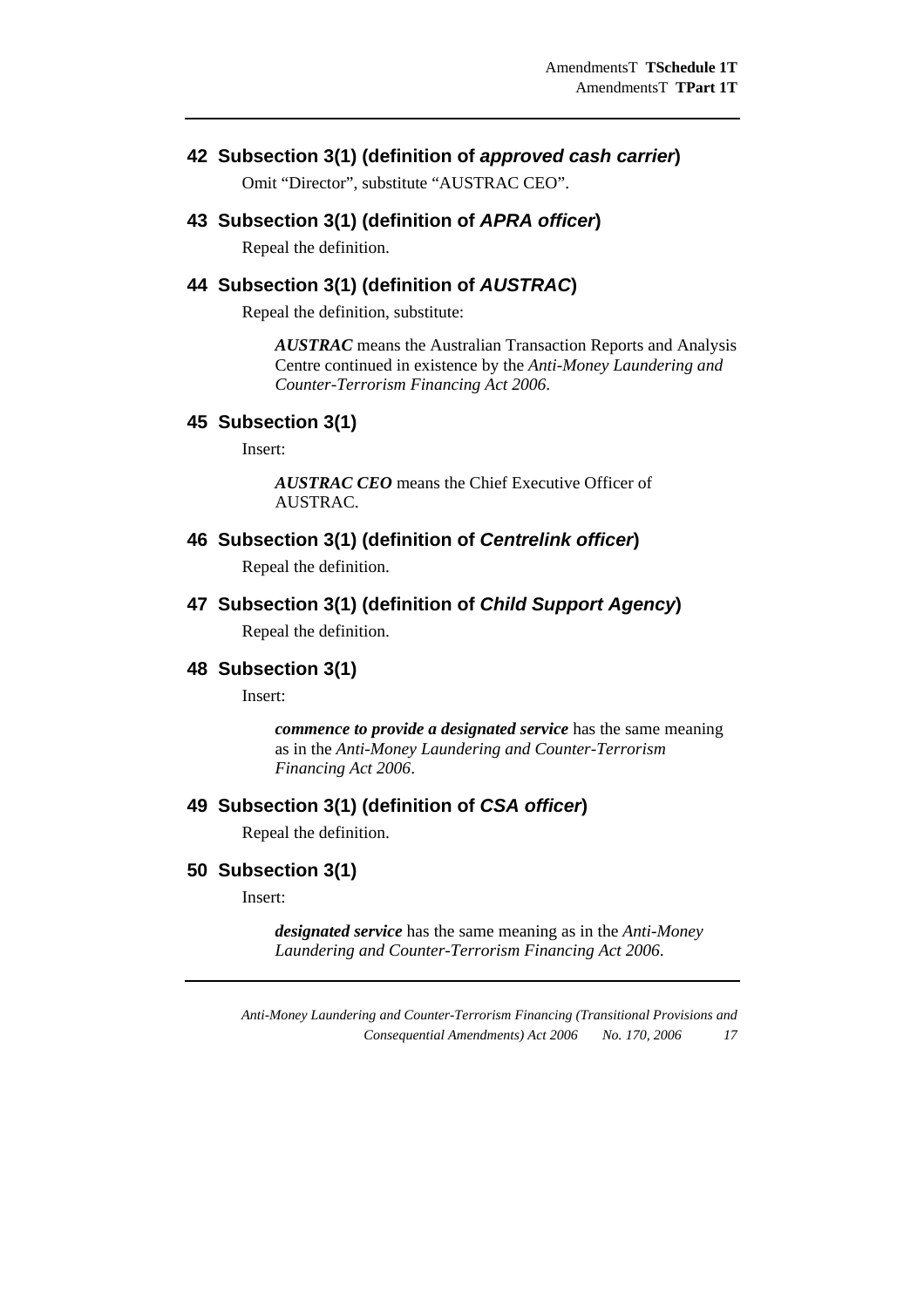## **51 Subsection 3(1)**

Insert:

#### *designated service transaction*: if:

- (a) a reporting entity provides, or commences to provide, a designated service to a customer (within the meaning of the *Anti-Money Laundering and Counter-Terrorism Financing Act 2006*); and
- (b) the provision of the service involves a transaction; the transaction is a *designated service transaction*.

#### **52 Subsection 3(1) (definition of** *Director***)**

Repeal the definition.

#### **53 Subsection 3(1) (definition of** *FTR information***)**

Omit "Director", substitute "AUSTRAC CEO".

### **54 Subsection 3(1) (definition of** *Inter-Governmental Committee***)**

Repeal the definition.

## **55 Subsection 3(1) (definition of** *member of the staff of the Police Integrity Commission***)**

Repeal the definition.

## **56 Subsection 3(1) (at the end of the definition of**  *non-reportable cash transaction***)**

Add:

; and (c) that is not a designated service transaction.

## **57 Subsection 3(1) (definition of** *Police Integrity Commission***)**

Repeal the definition.

## **58 Subsection 3(1) (definition of** *prescribed particulars***)**

Repeal the definition.

**59 Subsection 3(1)** 

Insert: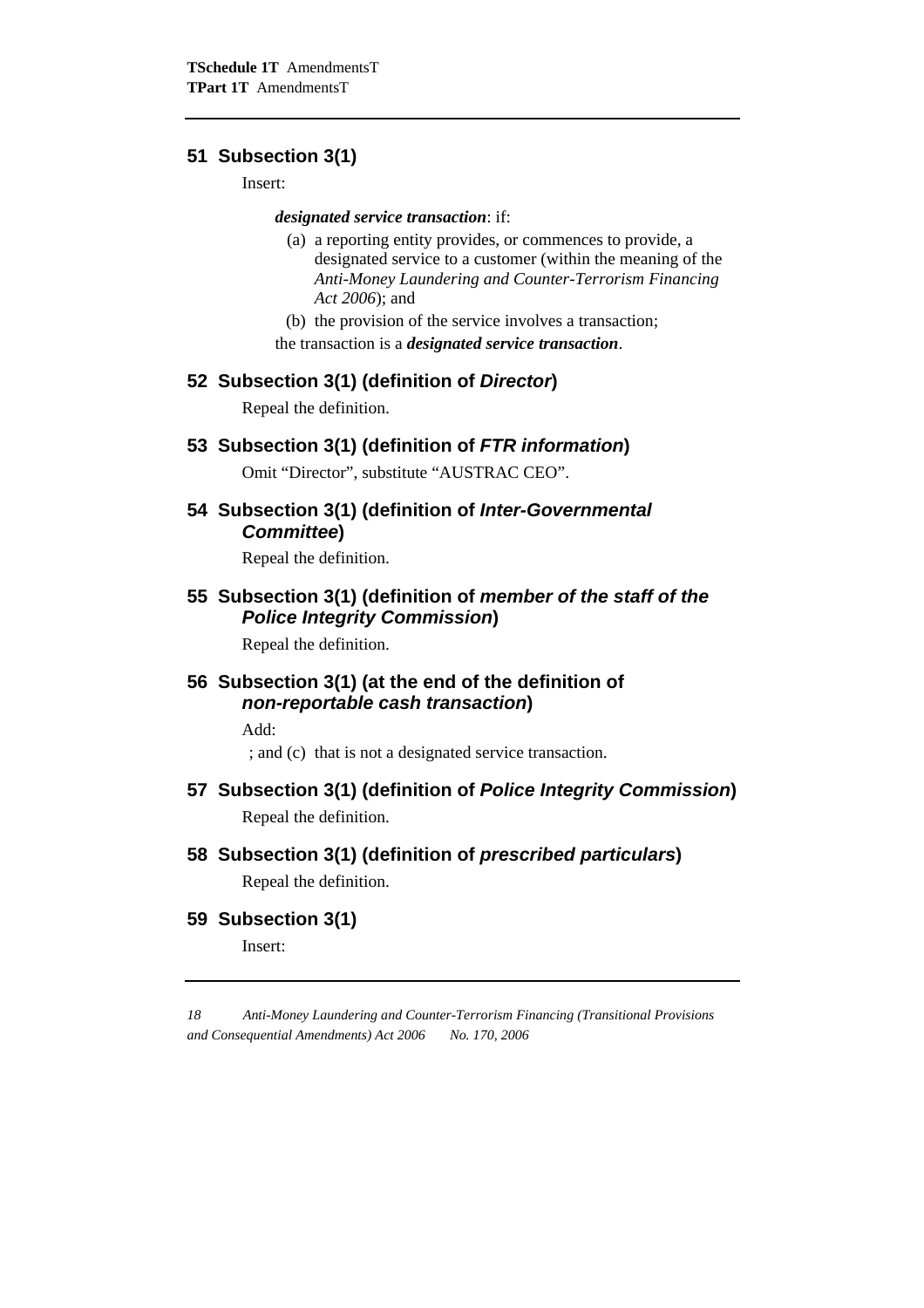*reporting entity* has the same meaning as in the *Anti-Money Laundering and Counter-Terrorism Financing Act 2006*.

#### **60 Subsection 3(1) (definition of** *Royal Commission***)**

Repeal the definition.

## **61 Subsection 3(1) (definition of** *Royal Commission into the New South Wales Police Service***)**

Repeal the definition.

#### **62 Paragraph 7(1)(b)**

Omit "Director", substitute "AUSTRAC CEO".

### **63 At the end of subsection 7(1)**

Add:

; or (f) all of the following conditions are satisfied:

- (i) the cash dealer is a reporting entity;
- (ii) the transaction occurred after the commencement of Division 1 of Part 2 of the *Anti-Money Laundering and Counter-Terrorism Financing Act 2006*;
- (iii) the transaction is a designated service transaction.

#### **64 Subsections 7(2) and (3)**

Omit "Director" (wherever occurring), substitute "AUSTRAC CEO".

#### **65 Subsection 8(1)**

Omit "Director" (wherever occurring), substitute "AUSTRAC CEO".

#### **66 Subsections 8A(1), (2), (4), (5) and (7)**

Omit "Director" (wherever occurring), substitute "AUSTRAC CEO".

#### **67 Subsection 9(2)**

Omit "Director", substitute "AUSTRAC CEO".

#### **68 After subsection 11(2)**

Insert:

 (2A) Despite subsections (1) and (2), a financial institution must not enter a designated service transaction, or a class of designated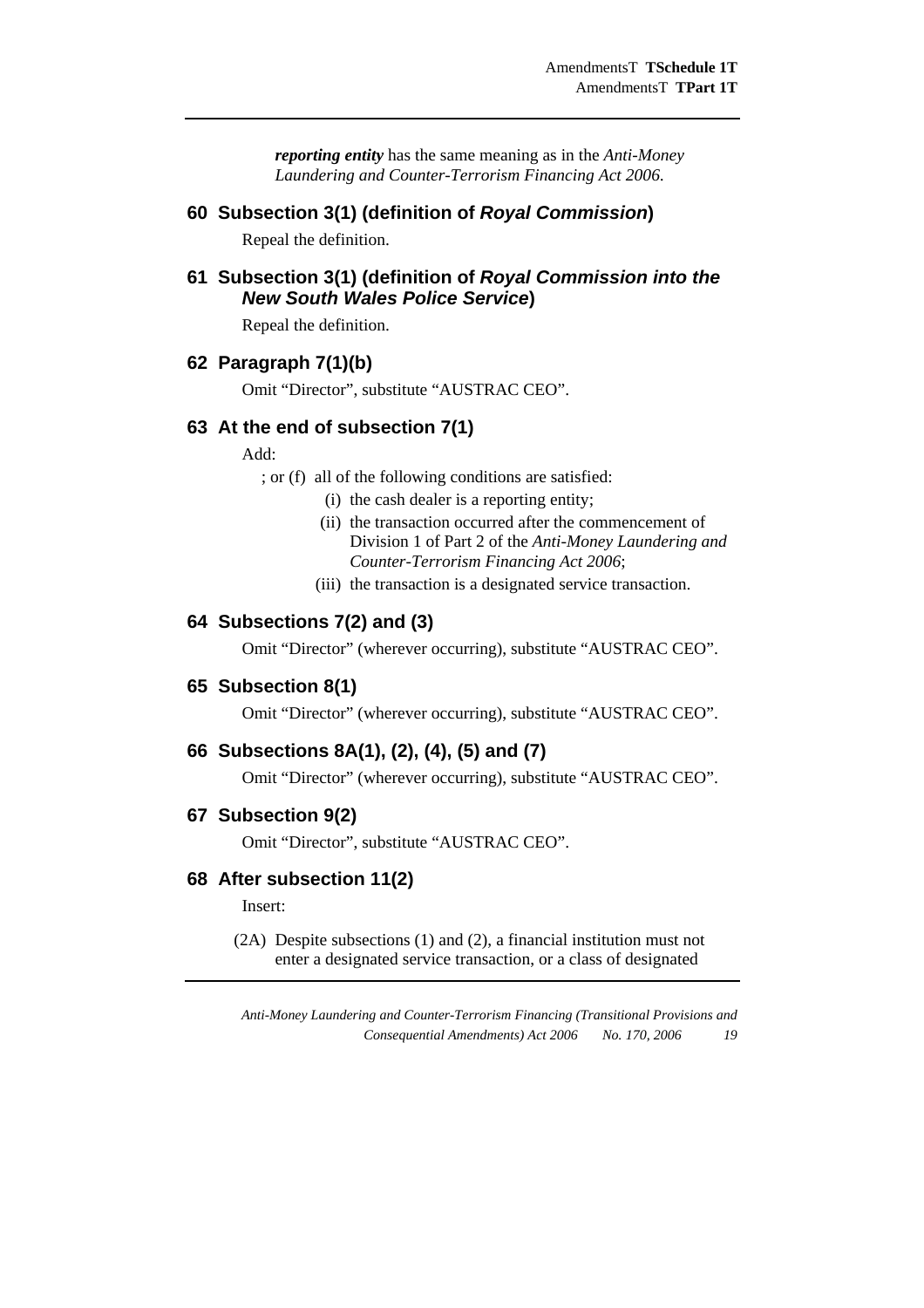service transactions, in its exemption register after the commencement of Division 1 of Part 3 of the *Anti-Money Laundering and Counter-Terrorism Financing Act 2006*.

## **69 Subsections 11(3) and (4)**

Omit "Director", substitute "AUSTRAC CEO".

### **70 Subsections 13(1), (2), (5) and (6)**

Omit "Director" (wherever occurring), substitute "AUSTRAC CEO".

Note: The heading to section 13 is altered by omitting "**Director**" and substituting "**AUSTRAC CEO**".

#### **71 After subsection 15(1A)**

Insert:

- (1B) Subsection (1) does not apply if the transfer occurred after the commencement of Division 1 of Part 4 of the *Anti-Money Laundering and Counter-Terrorism Financing Act 2006*.
	- Note: A defendant bears an evidential burden in relation to the matter in subsection (1B) (see subsection 13.3(3) of the *Criminal Code*).

#### **72 After subsection 15(5A)**

Insert:

- (5B) Subsection (5) does not apply if the currency was transferred after the commencement of Division 1 of Part 4 of the *Anti-Money Laundering and Counter-Terrorism Financing Act 2006*.
	- Note: A defendant bears an evidential burden in relation to the matter in subsection (5B) (see subsection 13.3(3) of the *Criminal Code*).

#### **73 Subparagraph 15(7)(d)(ii)**

Omit "Director", substitute "AUSTRAC CEO".

#### **74 Subsection 15(8)**

Omit "Director", substitute "AUSTRAC CEO".

#### **75 Subsection 15A(1)**

Omit "If a", substitute "Subject to subsection (3A), if a".

## **76 Paragraph 15A(1)(b)**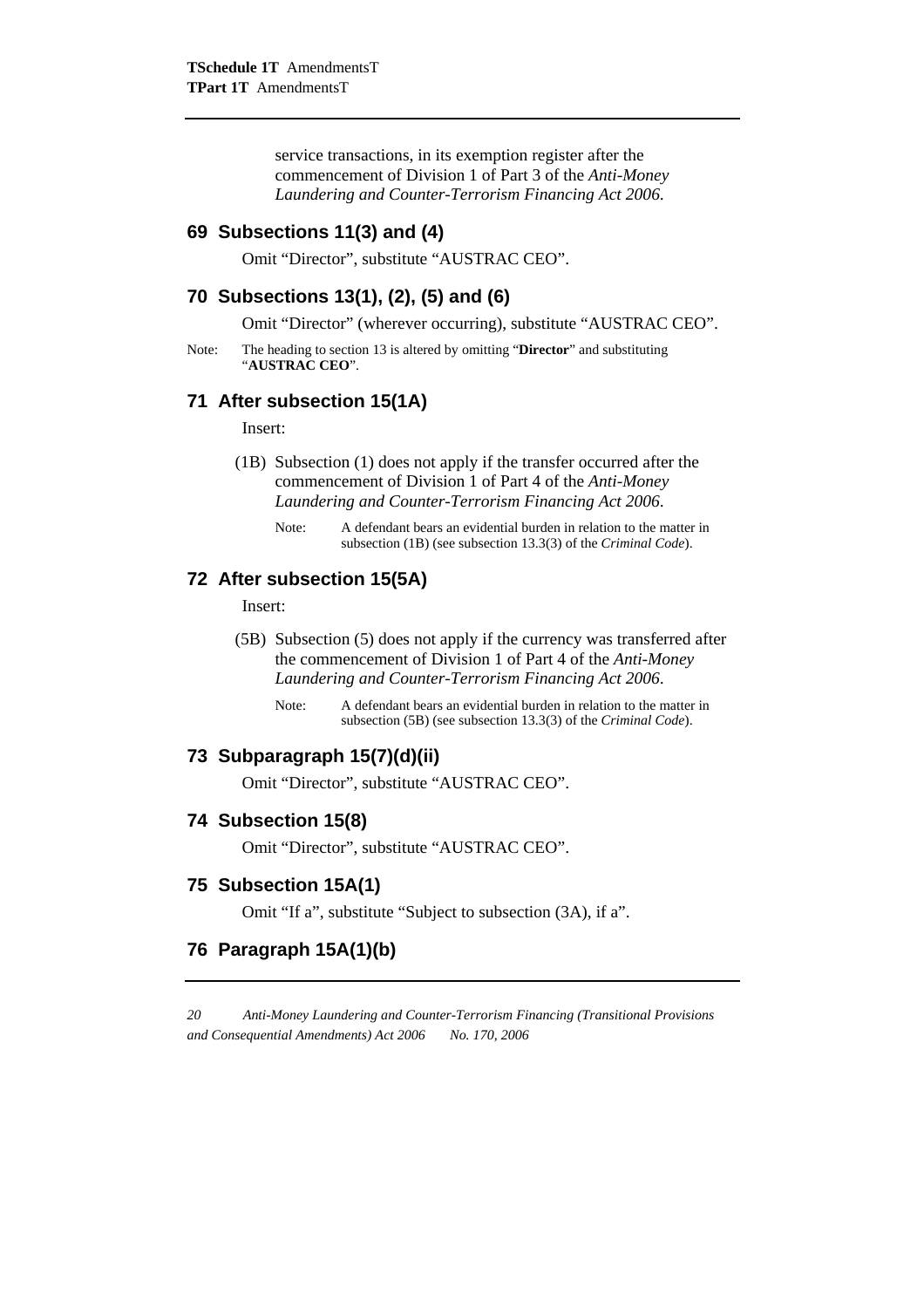Omit "Director", substitute "AUSTRAC CEO".

#### **77 Subsection 15A(3)**

Omit "Director" (wherever occurring), substitute "AUSTRAC CEO".

### **78 After subsection 15A(3)**

Insert:

- (3A) Subsection (1) does not impose any obligations on a solicitor, a solicitor corporation, or a partnership of solicitors, in relation to a transaction if:
	- (a) the solicitor, corporation or partnership is a reporting entity; and
	- (b) the transaction occurred after the commencement of Division 1 of Part 3 of the *Anti-Money Laundering and Counter-Terrorism Financing Act 2006*; and
	- (c) the transaction is a designated service transaction.

#### **79 Subsections 15AA(1) and (5)**

Omit "Director", substitute "AUSTRAC CEO".

#### **80 Subsection 16(1)**

Omit "Where", substitute "Subject to subsection (4A), where".

#### **81 Paragraph 16(1)(d)**

Omit "Director", substitute "AUSTRAC CEO".

#### **82 Subsection 16(1A)**

Omit "Where", substitute "Subject to subsection (4A), where".

#### **83 Paragraph 16(1A)(d)**

Omit "Director", substitute "AUSTRAC CEO".

## **84 Subsections 16(3) and (4)**

Omit "Director" (wherever occurring), substitute "AUSTRAC CEO".

## **85 After subsection 16(4)**

Insert: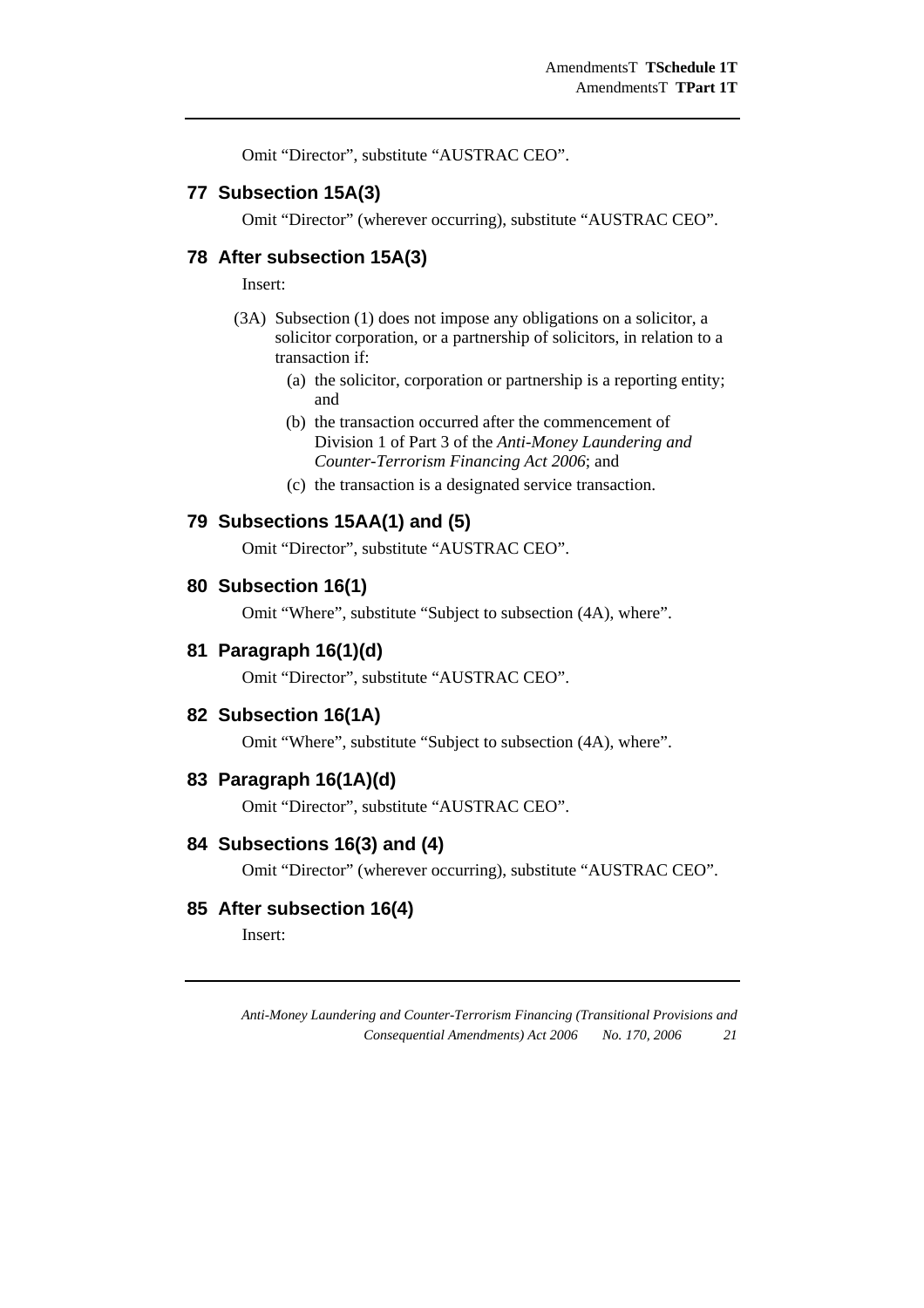- (4A) Subsections (1) and (1A) do not impose any obligations on a cash dealer in relation to a transaction if:
	- (a) the cash dealer is a reporting entity; and
	- (b) the transaction occurs after the commencement of Division 1 of Part 3 of the *Anti-Money Laundering and Counter-Terrorism Financing Act 2006*; and
	- (c) the transaction is a designated service transaction.

#### **86 Subsection 16(5A)**

Omit "Director" (wherever occurring), substitute "AUSTRAC CEO".

#### **87 Subparagraph 16(5D)(b)(ii)**

Omit "Director", substitute "AUSTRAC CEO".

#### **88 Paragraph 17B(1)(a)**

Before "a cash dealer", insert "before the commencement of Division 1 of Part 3 of the *Anti-Money Laundering and Counter-Terrorism Financing Act 2006*,".

#### **89 Subsections 17B(3) and (4)**

Omit "Director", substitute "AUSTRAC CEO".

#### **90 Paragraph 17FA(1)(a)**

Before "an ADI", insert "before the commencement of Division 1 of Part 3 of the *Anti-Money Laundering and Counter-Terrorism Financing Act 2006*,".

#### **91 Paragraph 17FB(1)(a)**

Before "an ADI", insert "before the commencement of Division 1 of Part 3 of the *Anti-Money Laundering and Counter-Terrorism Financing Act 2006*,".

## **92 Subsections 17FB(2) and (4)**

Omit "Director" (wherever occurring), substitute "AUSTRAC CEO".

#### **93 Subsection 18(1)**

Omit "This section applies", substitute "Subject to subsections (1A) and (1B), this section applies".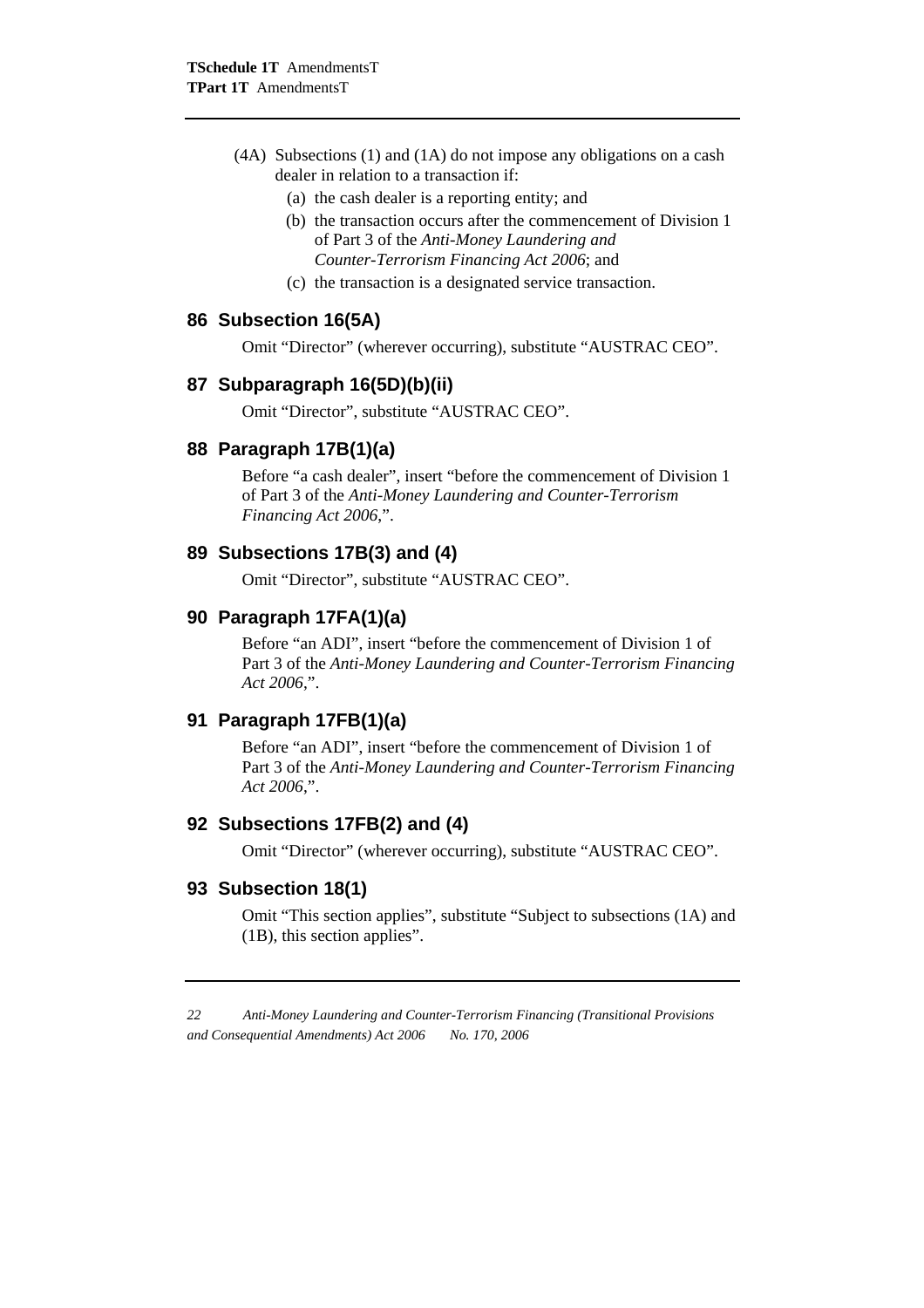## **94 After subsection 18(1)**

#### Insert:

- (1A) Subparagraphs  $(1)(a)(i)$  and  $(b)(i)$  do not apply if the account is opened after the commencement of Division 1 of Part 2 of the *Anti-Money Laundering and Counter-Terrorism Financing Act 2006* in circumstances that amount to the provision of a designated service.
- (1B) Subparagraphs  $(1)(a)(ii)$  and  $(b)(ii)$  do not apply if:
	- (a) the person becomes a signatory of the account after the commencement of Division 1 of Part 2 of the *Anti-Money Laundering and Counter-Terrorism Financing Act 2006*; and
	- (b) either:
		- (i) the account is opened after the commencement of Division 1 of Part 2 of the *Anti-Money Laundering and Counter-Terrorism Financing Act 2006* in circumstances that amount to the provision of a designated service; or
		- (ii) the account was opened before the commencement of that Division in circumstances that would have amounted to the provision of a designated service if all the provisions of Parts 1 and 2 of that Act had been in force at the relevant time.

## **95 Subsections 18(2), (2A), (8) and (8A)**

Omit "Director", substitute "AUSTRAC CEO".

#### **96 Subsections 19(1), (2), (3) and (4)**

Omit "Director" (wherever occurring), substitute "AUSTRAC CEO".

#### **97 Subsection 19(5)**

Omit "Director's", substitute "AUSTRAC CEO's".

#### **98 Paragraphs 20(1)(a) and (b)**

After "cash dealer", insert "for the purposes of compliance with this Part".

## **99 Subparagraph 20A(1)(b)(ii)**

Omit "Director", substitute "AUSTRAC CEO".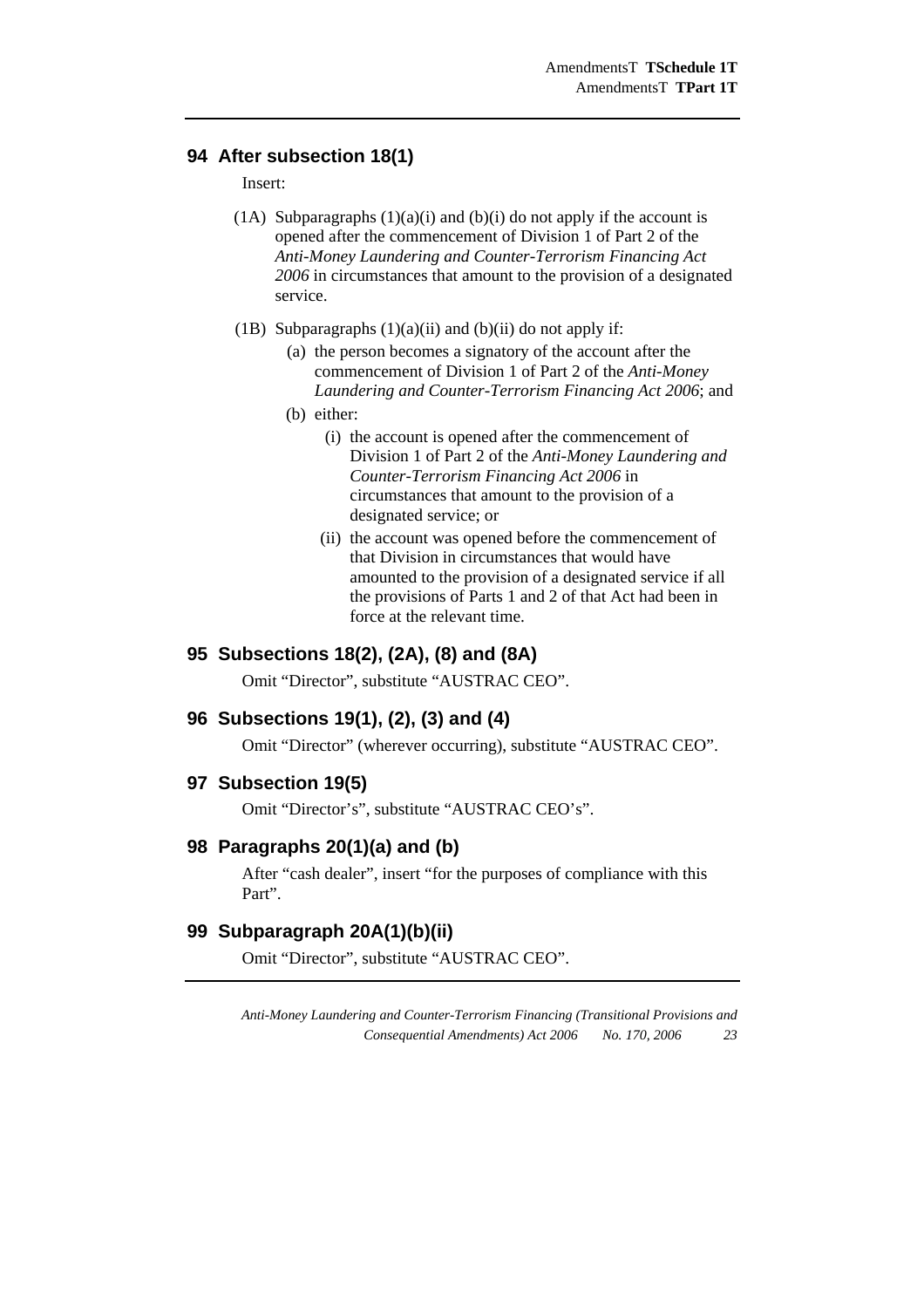#### **100 Subsection 21A(1)**

Omit "This section applies", substitute "Subject to subsections (1A) and (1B), this section applies".

#### **101 After subsection 21A(1)**

Insert:

- (1A) This section does not apply to an individual who wishes to open an account if the account is opened after the commencement of Division 1 of Part 2 of the *Anti-Money Laundering and Counter-Terrorism Financing Act 2006* in circumstances that amount to the provision of a designated service.
- (1B) This section does not apply to an individual who wishes to become a signatory to an account with an identifying cash dealer in a name by which the individual intends to be commonly known if:
	- (a) the individual wishes to become a signatory to the account in that name after the commencement of Division 1 of Part 2 of the *Anti-Money Laundering and Counter-Terrorism Financing Act 2006*; and
	- (b) either:
		- (i) the account is opened after the commencement of Division 1 of Part 2 of the *Anti-Money Laundering and Counter-Terrorism Financing Act 2006* in circumstances that amount to the provision of a designated service; or
		- (ii) the account was opened before the commencement of that Division in circumstances that would have amounted to the provision of a designated service if all the provisions of Parts 1 and 2 of that Act had been in force at the relevant time.

#### **102 Subsection 22(1)**

After "given to a cash dealer", insert "for the purposes of compliance with this Part".

#### **103 Subsection 22(1)**

Omit "Director", substitute "AUSTRAC CEO".

Note: The heading to section 22 is altered by omitting "**Director**" and substituting "**AUSTRAC CEO**".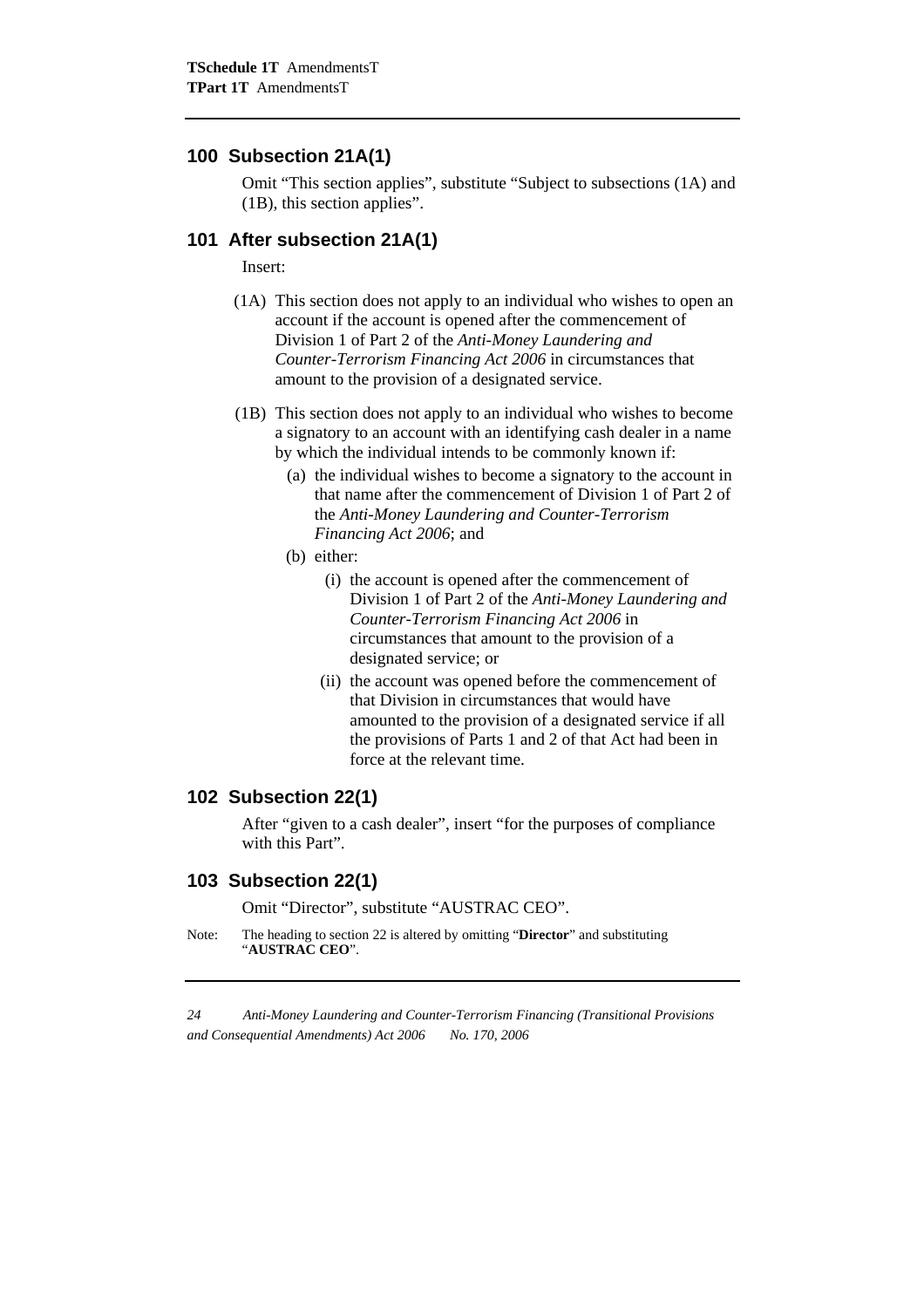#### **104 Subsection 23(1)**

After "signatory information", insert "for the purpose of compliance with this Part".

#### **105 Subparagraph 23A(6)(c)(ii)**

Omit "Director", substitute "AUSTRAC CEO".

#### **106 Subparagraph 23B(5)(c)(ii)**

Omit "Director", substitute "AUSTRAC CEO".

#### **107 Subsection 24(5)**

Omit "Director" (wherever occurring), substitute "AUSTRAC CEO".

## **108 At the end of section 24**

Add:

- (9) This section does not apply in relation to the opening of an account if the account is opened after the commencement of Division 1 of Part 2 of the *Anti-Money Laundering and Counter-Terrorism Financing Act 2006* in circumstances that amount to the provision of a designated service.
- (10) This section does not apply in relation to the operation of an account after the commencement of Division 1 of Part 2 of the *Anti-Money Laundering and Counter-Terrorism Financing Act 2006* if:
	- (a) the account was opened in circumstances that amount to the provision of a designated service; or
	- (b) allowing a transaction in relation to the account would amount to the provision of a designated service.

#### **109 Section 24B**

Omit "Director", substitute "AUSTRAC CEO".

#### **110 Subsection 24C(1)**

After "must not", insert ", before the commencement of Division 1 of Part 2 of the *Anti-Money Laundering and Counter-Terrorism Financing Act 2006*,".

## **111 Paragraph 24C(2)(b)**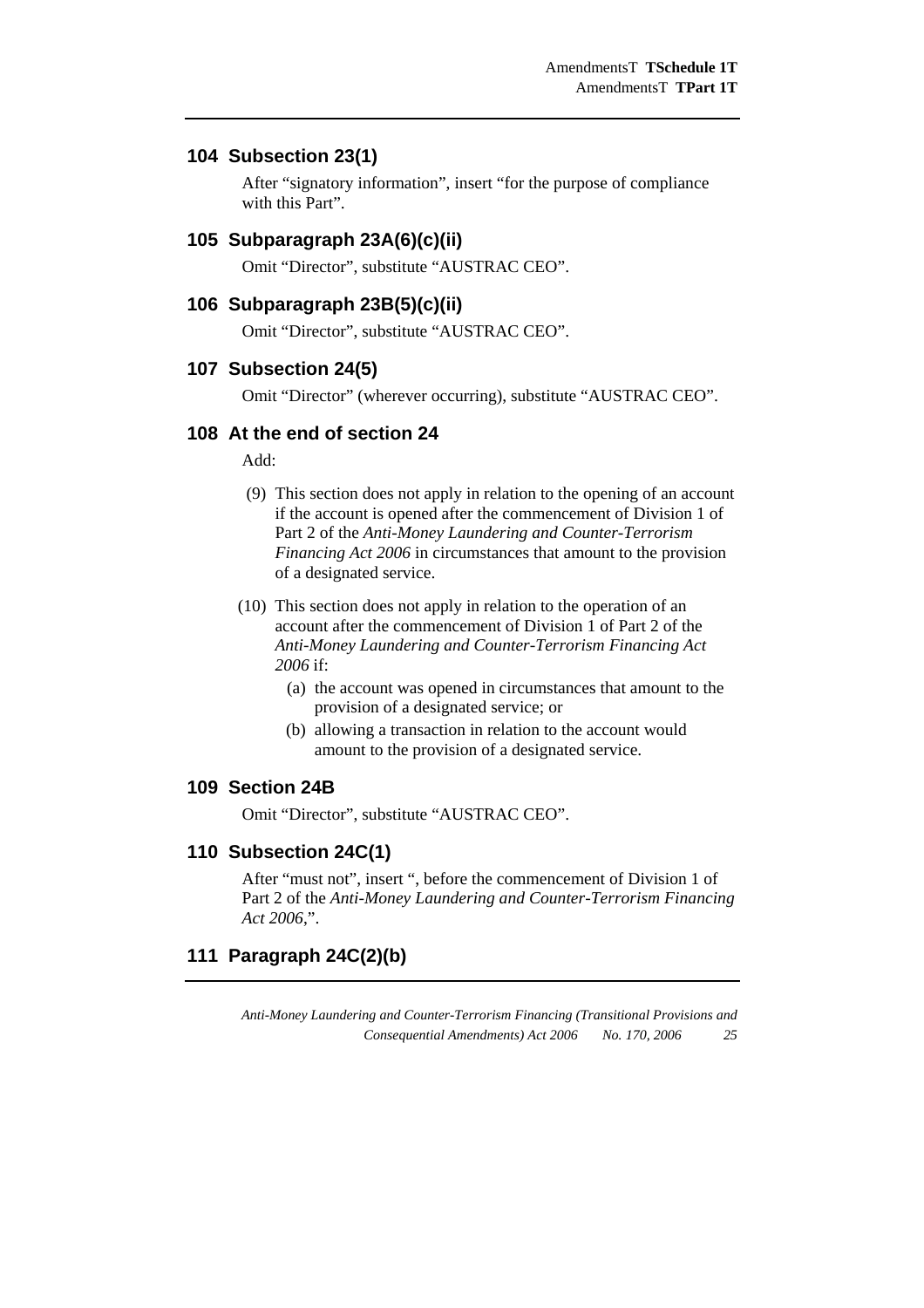Omit "Director", substitute "AUSTRAC CEO".

#### **112 Subsection 24D(1)**

After "bullion transaction", insert "that occurred before the commencement of Division 1 of Part 2 of the *Anti-Money Laundering and Counter-Terrorism Financing Act 2006*".

#### **113 Part IIIB**

Repeal the Part.

## **114 Part IV**

Repeal the Part.

#### **115 Section 27A**

Omit "Director", substitute "AUSTRAC CEO".

## **116 Subsections 27B(1) and (2)**

Omit "Director" (wherever occurring), substitute "AUSTRAC CEO".

#### **117 Subparagraph 27C(2)(d)(ii)**

Omit "Director", substitute "AUSTRAC CEO".

#### **118 Subparagraph 27D(2)(d)(ii)**

Omit "Director", substitute "AUSTRAC CEO".

#### **119 Subsection 27E(1)**

Omit "Director", substitute "AUSTRAC CEO".

#### **120 Paragraph 28(1)(a)**

Omit "Director", substitute "AUSTRAC CEO".

## **121 Paragraph 28(3)(a)**

Omit "Director", substitute "AUSTRAC CEO".

## **122 Subsection 29(1)**

Omit "Director", substitute "AUSTRAC CEO".

## **123 Subsection 29(2A)**

Omit "Director", substitute "AUSTRAC CEO".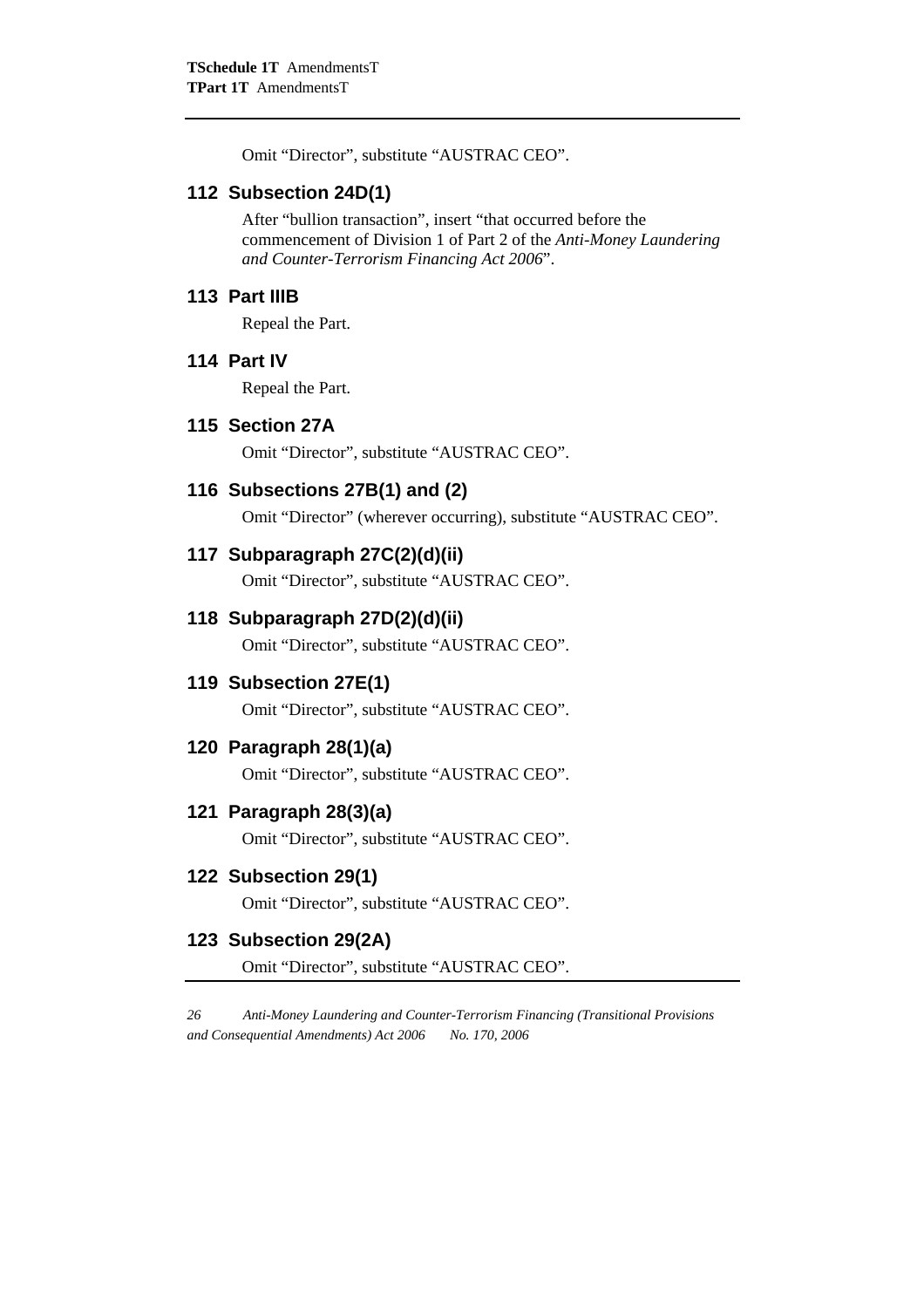#### **124 Subsection 30(1)**

Omit "Director", substitute "AUSTRAC CEO".

#### **125 Subsection 30(3)**

Omit "Director", substitute "AUSTRAC CEO".

#### **126 Subsection 32(1)**

Omit "Director", substitute "AUSTRAC CEO".

#### **127 Subsection 33(1)**

After "leave Australia", insert "before the commencement of Division 1 of Part 4 of the *Anti-Money Laundering and Counter-Terrorism Financing Act 2006*".

#### **128 Subsection 33(2)**

After "arrives in Australia", insert "before the commencement of Division 1 of Part 4 of the *Anti-Money Laundering and Counter-Terrorism Financing Act 2006*".

#### **129 Subsection 33AA(1)**

After "leave Australia", insert "before the commencement of Division 1 of Part 4 of the *Anti-Money Laundering and Counter-Terrorism Financing Act 2006*".

## **130 Subsection 33AA(2)**

After "arrives in Australia", insert "before the commencement of Division 1 of Part 4 of the *Anti-Money Laundering and Counter-Terrorism Financing Act 2006*".

## **131 Sections 35, 36, 36A, 36B and 37**

Repeal the sections.

#### **132 Subsection 38(1)**

Omit "Director are" substitute "AUSTRAC CEO include".

Note: The heading to section 38 is altered by omitting "**Director**" and substituting "**AUSTRAC CEO**".

## **133 Paragraphs 38(1)(a) and (ab)**

Repeal the paragraphs.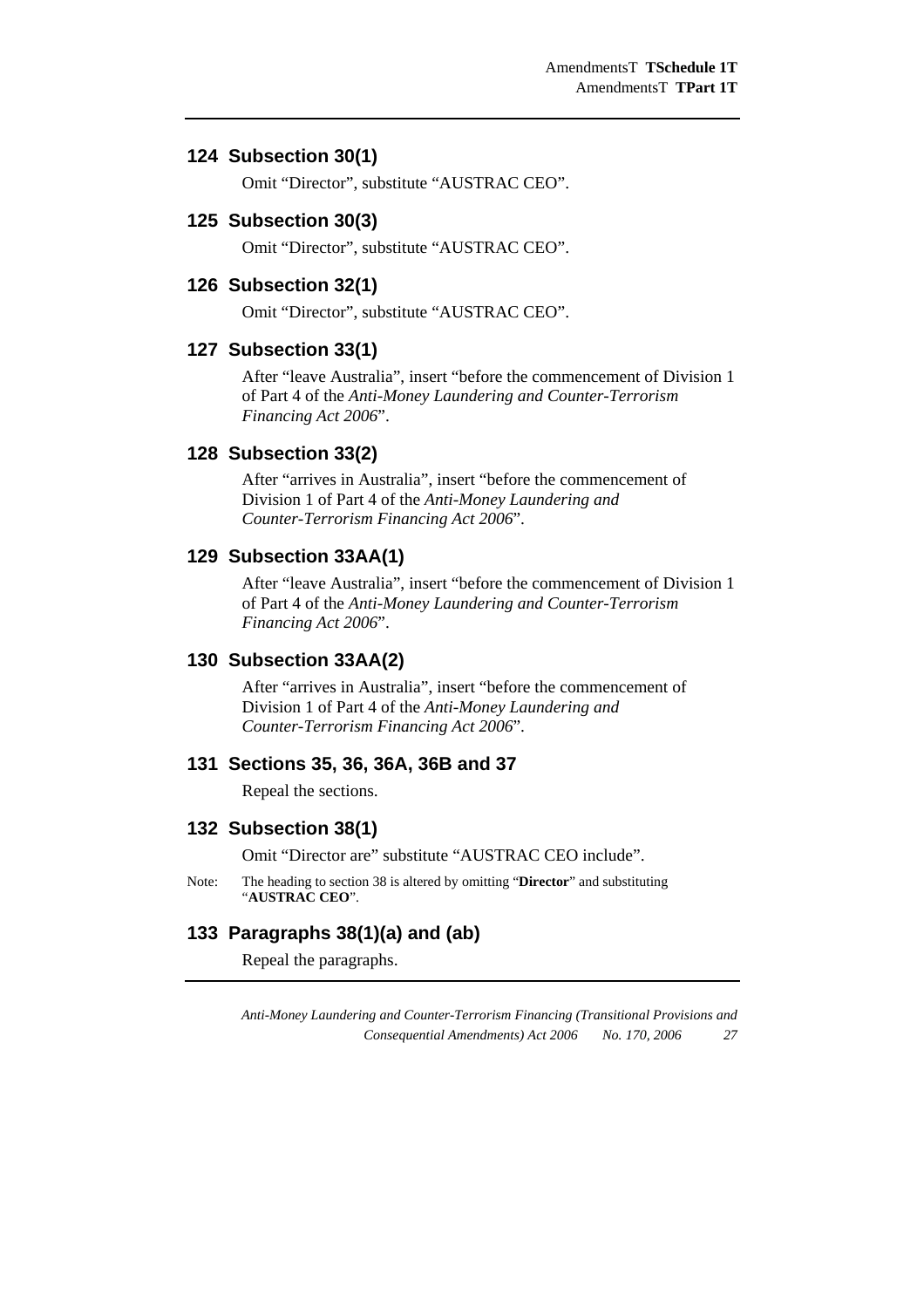## **134 At the end of paragraphs 38(1)(b) and (c)**

Add "and".

## **135 Subsection 38(2)**

Omit "Director's functions, the Director shall", substitute "AUSTRAC CEO's functions under this Act, the AUSTRAC CEO must".

#### **136 Paragraph 38(2)(a)**

Omit "Director's functions", substitute "AUSTRAC CEO's functions under this Act".

#### **137 Subsection 38(3)**

Omit "Director's functions, the Director shall", substitute "AUSTRAC CEO's functions under this Act, the AUSTRAC CEO must".

#### **138 Paragraph 38(3)(a)**

Omit "Director", substitute "AUSTRAC CEO".

## **139 Paragraph 38(3)(d)**

Omit "Director's functions", substitute "AUSTRAC CEO's functions under this Act".

## **140 Subsection 38(4)**

Omit "Director's functions, the Director shall", substitute "AUSTRAC CEO's functions under this Act, the AUSTRAC CEO must".

## **141 At the end of section 38**

Add:

 (5) Any failure to comply with the requirements of subsection (2) in relation to the performance of a function of the AUSTRAC CEO does not affect the validity of the performance of the function.

## **142 Sections 39, 40, 40A and 40B**

Repeal the sections.

## **143 Section 40C (definition of** *financial transaction document***)**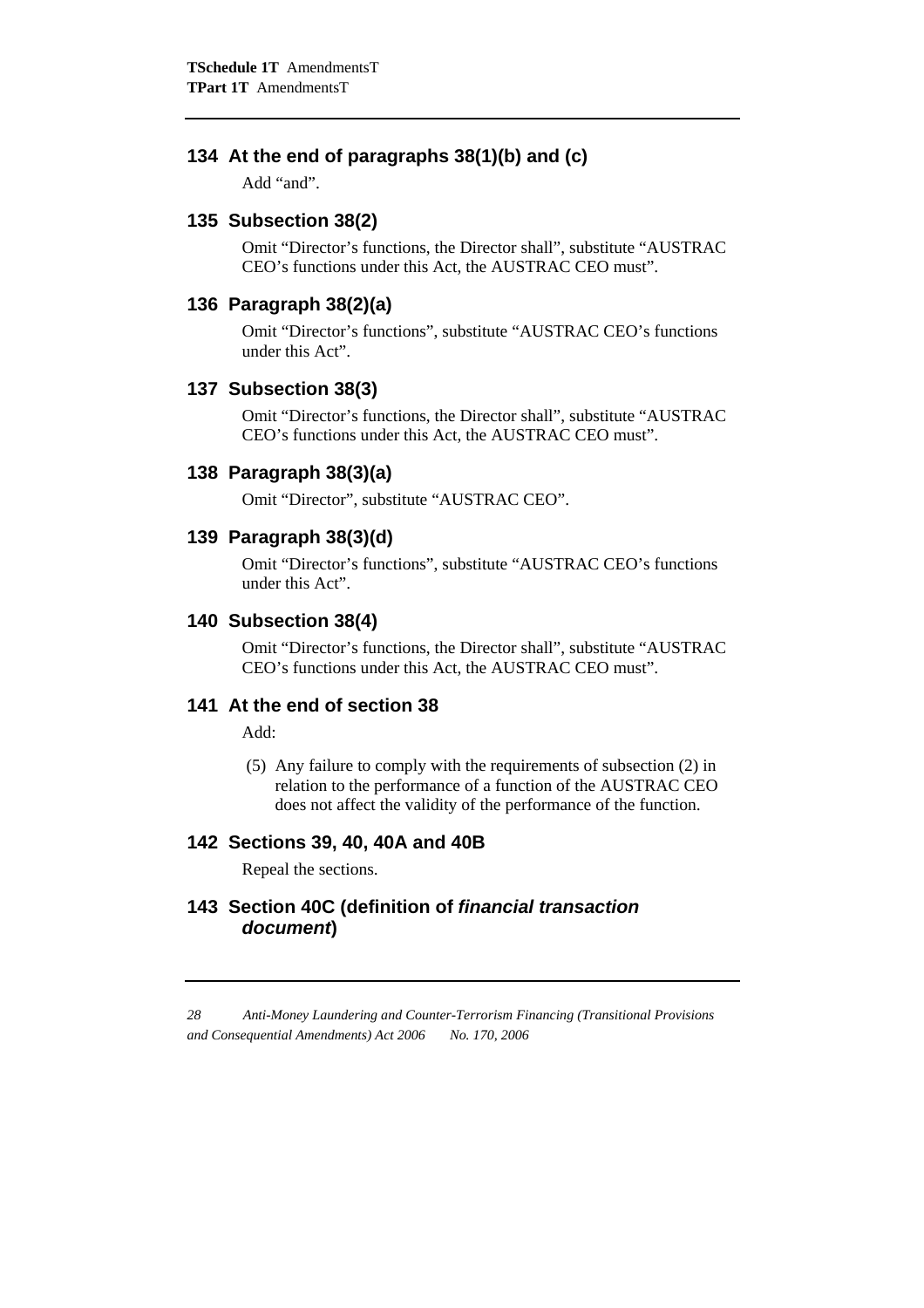After "carried out", insert ", before the commencement of Division 1 of Part 2 of the *Anti-Money Laundering and Counter-Terrorism Financing Act 2006*,".

## **144 Section 40D (paragraph (a) of the definition of**  *customer-generated financial transaction document***)**

After "following financial transactions", insert "carried out before the commencement of Division 1 of Part 2 of the *Anti-Money Laundering and Counter-Terrorism Financing Act 2006*".

## **145 Section 42**

Omit "Director", substitute "AUSTRAC CEO".

## **146 Schedule 1**

Omit "Director" (wherever occurring), substitute "AUSTRAC CEO".

## *Financial Transaction Reports Amendment Act 2006*

### **147 Subsection 2(1) (cell at table item 2, column 2)**

Repeal the cell, substitute: Immediately after the commencement of item 10 of Schedule 9 to the *Anti-Terrorism Act (No. 2) 2005*.

However, if section 3 of the *Anti-Money Laundering and Counter-Terrorism Financing Act 2006* commences before 14 December 2006, the provision(s) do not commence at all.

## *Freedom of Information Act 1982*

## **148 Division 1 of Part II of Schedule 2 (at the end of the item dealing with the Australian Transaction Reports and Analysis Centre)**

Add "or section 41 or 49 of the *Anti-Money Laundering and Counter-Terrorism Financing Act 2006*".

## *Inspector-General of Intelligence and Security Act 1986*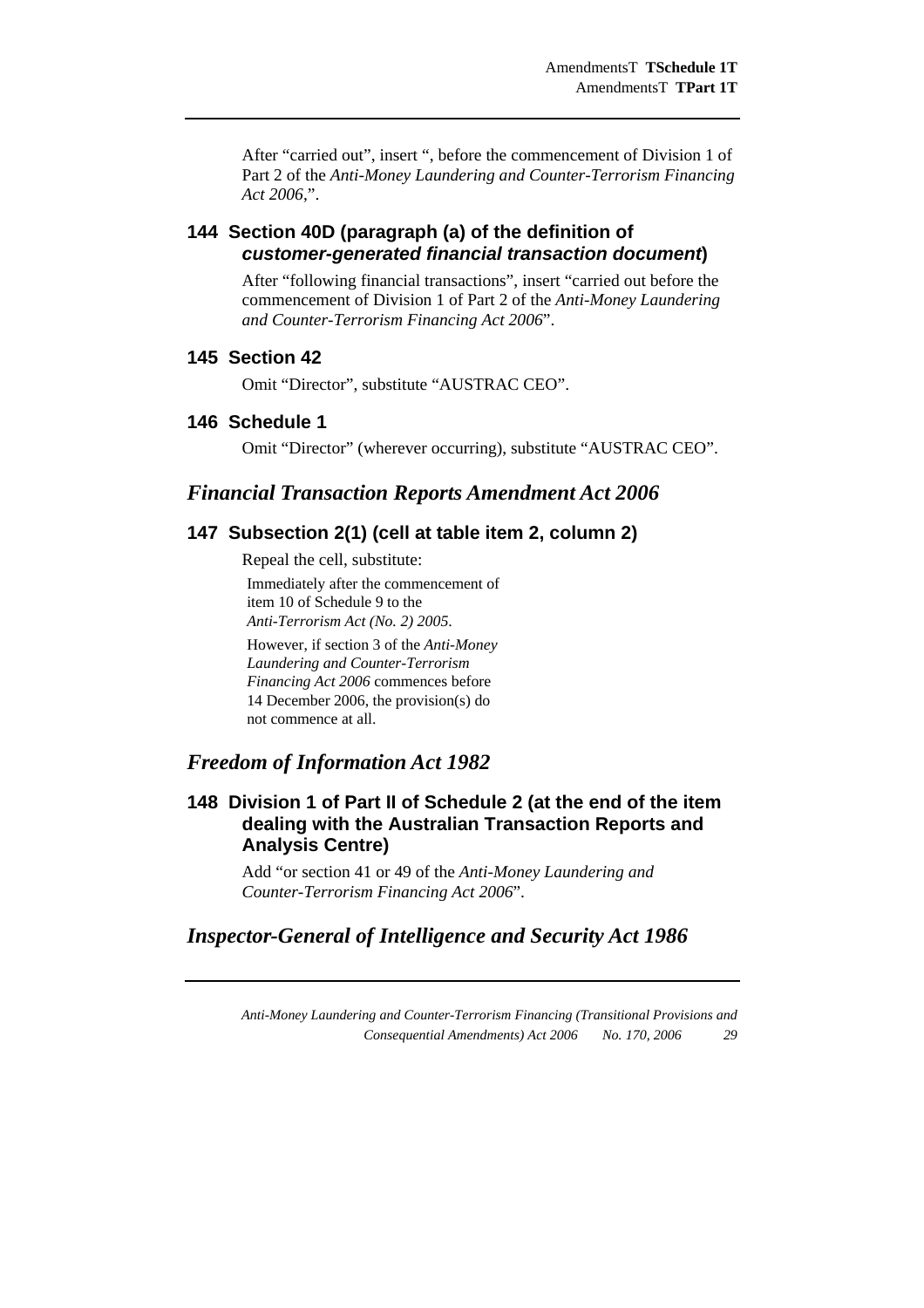#### **149 Subsection 22(3)**

Repeal the subsection, substitute:

- (3) If the report includes:
	- (a) information that was acquired by the Commissioner of Taxation under the provisions of a tax law (within the meaning of section 3E of the *Taxation Administration Act 1953*); or
	- (b) AUSTRAC information (within the meaning of the *Anti-Money Laundering and Counter-Terrorism Financing Act 2006*);

the Inspector-General must prepare another version of the report that does not disclose the information referred to in paragraph (a) or (b).

### **150 Section 25A (note)**

Omit all the words after "tax information", substitute ", financial transaction reports information or AUSTRAC information as permitted under section 3EC of the *Taxation Administration Act 1953* or section 128 of the *Anti-Money Laundering and Counter-Terrorism Financing Act 2006*.".

### *Law Enforcement Integrity Commissioner Act 2006*

## **151 Subsection 5(1) (paragraph (a) of the definition of** *law enforcement secrecy provision***)**

Repeal the paragraph, substitute:

(a) Part 11 of the *Anti-Money Laundering and Counter-Terrorism Financing Act 2006*; or

## *Privacy Act 1988*

#### **152 Before subsection 6E(1)**

Insert:

Note: Section 3EC of the *Taxation Administration Act 1953* permits the Inspector-General to disclose paragraph (a) information to the Director-General of Security in the report under subsection (1).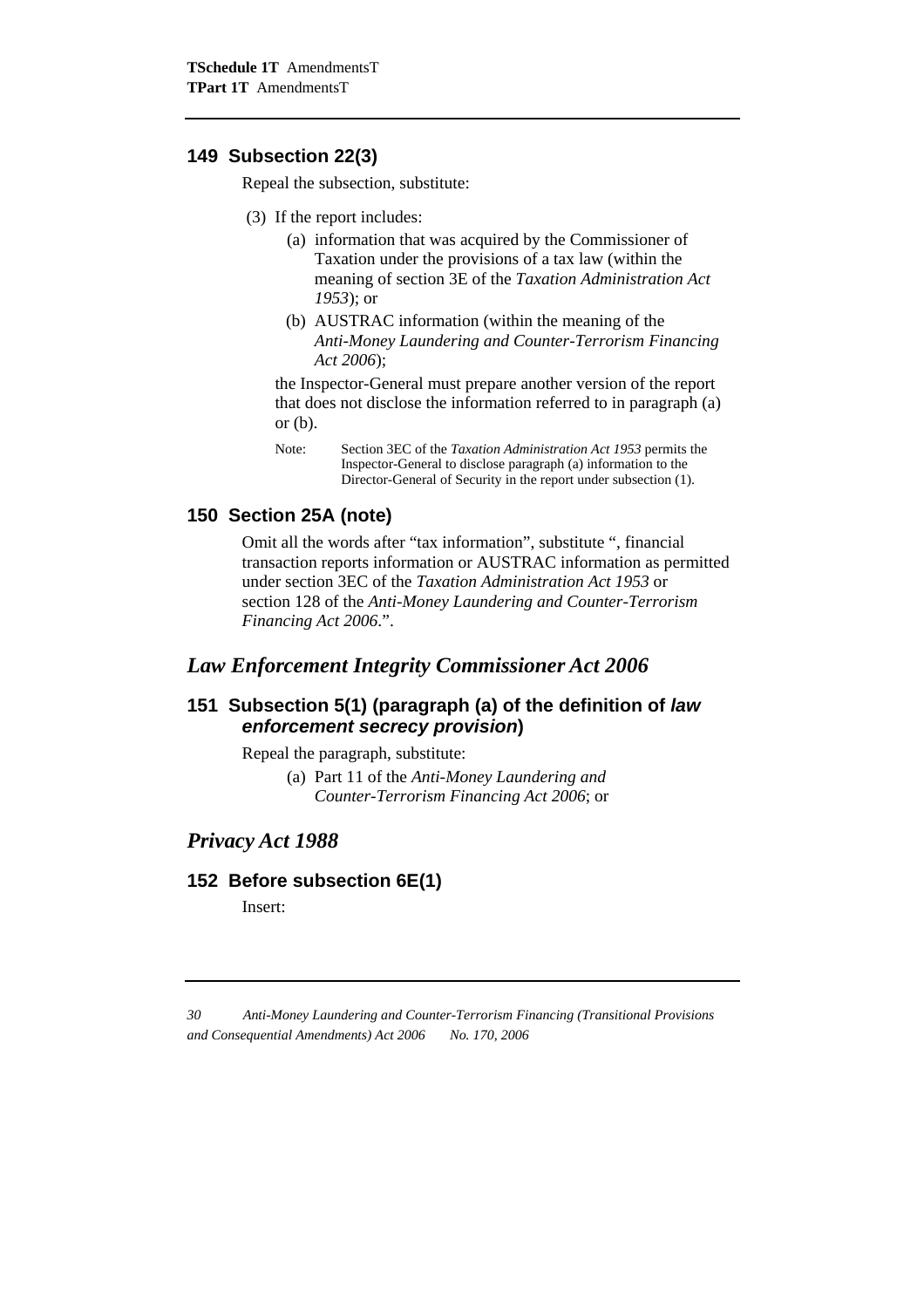*Small business operator that is a reporting entity* 

- (1A) If a small business operator is a reporting entity (within the meaning of the *Anti-Money Laundering and Counter-Terrorism Financing Act 2006*) because of anything done in the course of a small business carried on by the small business operator, this Act applies, with the prescribed modifications (if any), in relation to the activities carried on by the small business operator for the purpose of compliance with:
	- (a) the *Anti-Money Laundering and Counter-Terrorism Financing Act 2006*; or
	- (b) regulations or AML/CTF Rules under that Act;

as if the small business operator were an organisation.

Note: The regulations may prescribe different modifications of the Act for different small business operators. See subsection 33(3A) of the *Acts Interpretation Act 1901*.

## *Proceeds of Crime Act 2002*

#### **153 Subsection 29(3)**

After "*Financial Transaction Reports Act 1988*", insert "or section 53, 59, 136, 137, 139, 140, 141, 142 or 143 of the *Anti-Money Laundering and Counter-Terrorism Financing Act 2006*".

#### **154 Paragraph 223(4)(b)**

Omit "Director" (wherever occurring), substitute "Chief Executive Officer".

#### **155 At the end of Part 6-1**

Add:

#### **337B Definition of** *serious offence***—valuation rules**

 In determining the value of a transaction or transactions for the purposes of paragraph (ea), (eb) or (ec) of the definition of *serious offence* in section 338 of this Act, apply the following provisions of the *Anti-Money Laundering and Counter-Terrorism Financing Act 2006:* 

- (a) the definition of *value* in section 5;
- (b) section 18;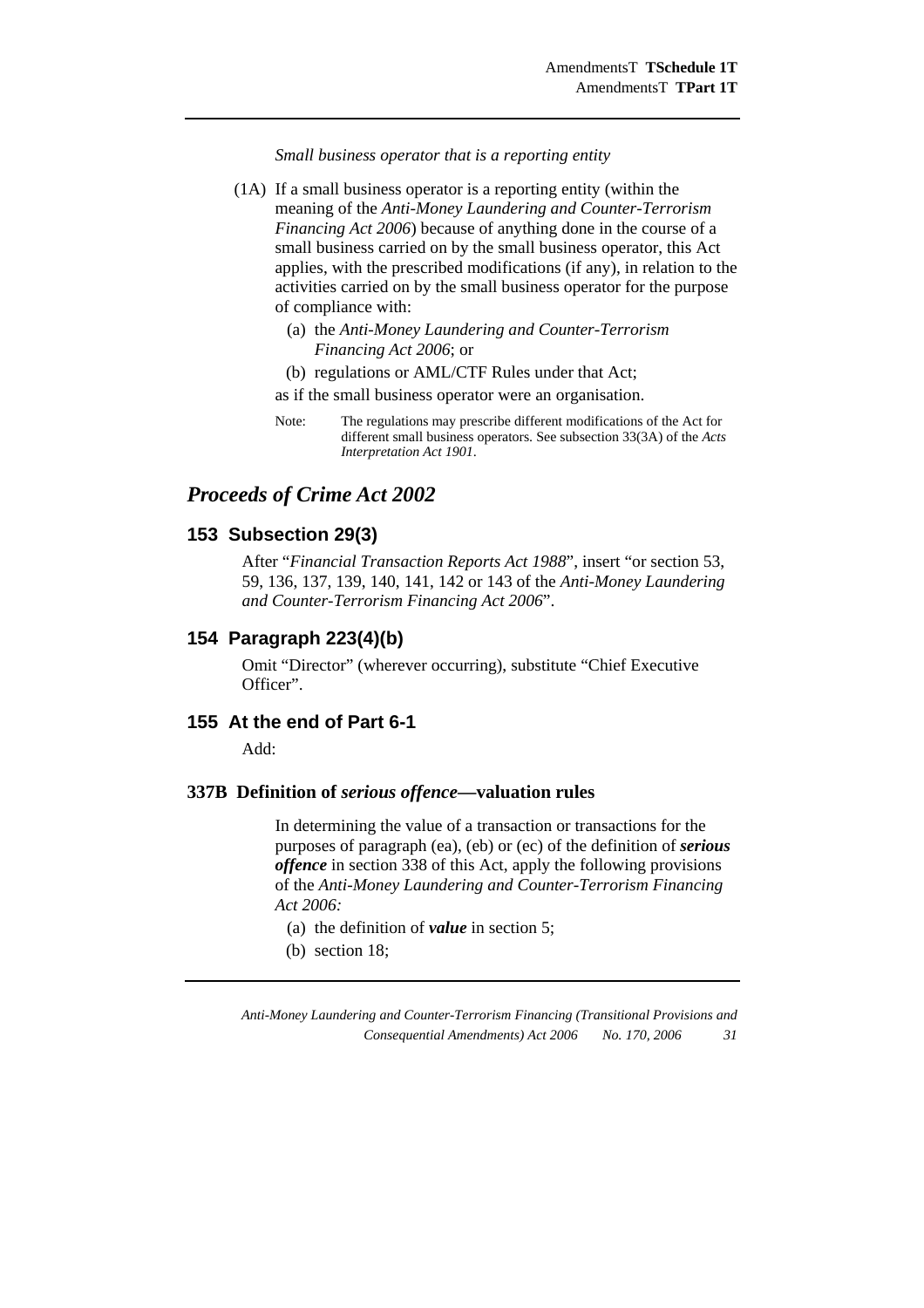(c) section 19.

#### **156 Section 338 (definition of** *AUSTRAC***)**

Repeal the definition, substitute:

*AUSTRAC* means the Australian Transaction Reports and Analysis Centre continued in existence by the *Anti-Money Laundering and Counter-Terrorism Financing Act 2006*.

## **157 Section 338 (after paragraph (e) of the definition of**  *serious offence***)**

Insert:

- (ea) an offence against any of the following sections of the *Anti-Money Laundering and Counter-Terrorism Financing Act 2006* involving a transaction of at least \$50,000 in value:
	- (i) section 53 (reports about movements of physical currency into or out of Australia);
	- (ii) section 59 (reports about movements of bearer negotiable instruments into or out of Australia);
	- (iii) section 136 (false or misleading information);
	- (iv) section 137 (false or misleading documents); or
- (eb) an offence against any of the following sections of the *Anti-Money Laundering and Counter-Terrorism Financing Act 2006*:
	- (i) section 139 (providing a designated service using a false customer name or customer anonymity);
	- (ii) section 140 (receiving a designated service using a false customer name or customer anonymity);
	- (iii) section 141 (non-disclosure of other name by which customer is commonly known);
	- if:
	- (iv) the customer concerned had an account in relation to the provision of the designated service concerned; and
	- (v) transactions on the account total at least \$50,000 in value during any 6 month period beginning after the commencement of Part 12 of that Act; or
- (ec) an offence against either of the following sections of the *Anti-Money Laundering and Counter-Terrorism Financing Act 2006*: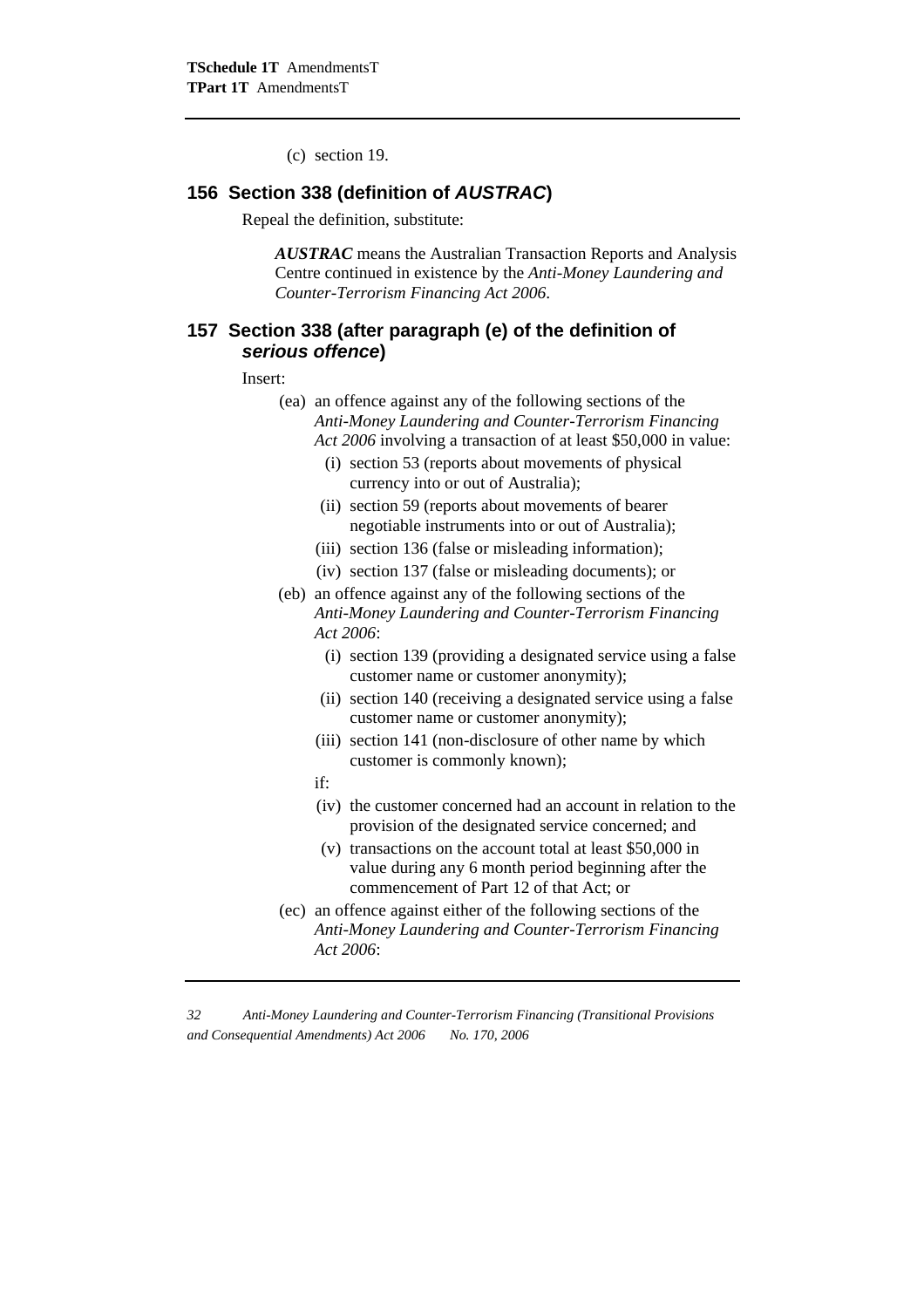- (i) section 142 (conducting transactions so as to avoid reporting requirements relating to threshold transactions);
- (ii) section 143 (conducting transfers so as to avoid reporting requirements relating to cross-border movements of physical currency);

 if transactions in breach of that section by the person committing the offence total at least \$50,000 in value during any 6 month period; or

## *Surveillance Devices Act 2004*

## **158 Subsection 6(1) (after paragraph (c) of the definition of**  *relevant offence***)**

Insert:

(ca) an offence against section 34, 53, 59, 139 or 140 of the *Anti-Money Laundering and Counter-Terrorism Financing Act 2006*; or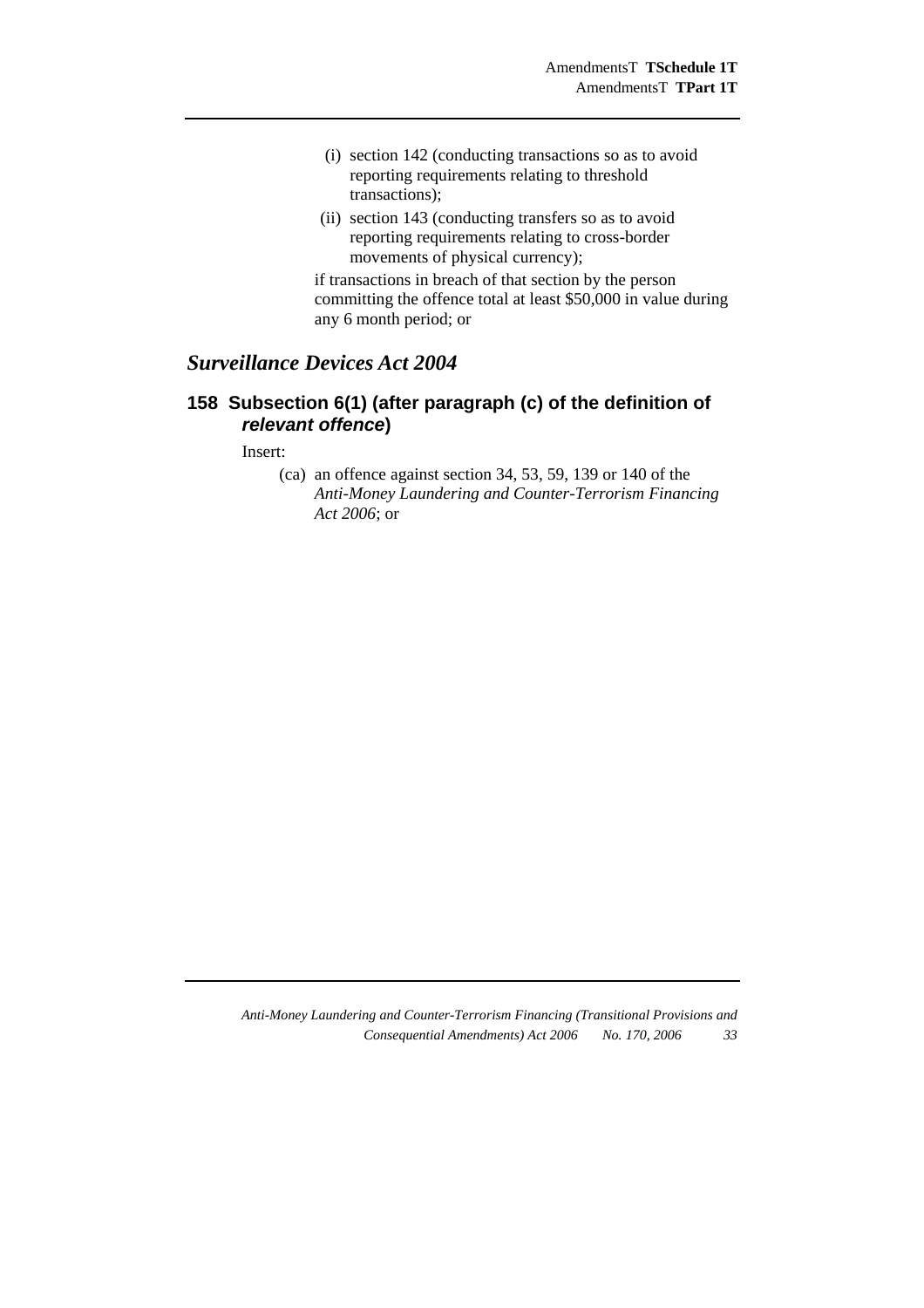## **Part 2—Transitional provisions**

## **159 Instrument of appointment—AUSTRAC CEO**

- (1) This item applies to an instrument of appointment that:
	- (a) was in force immediately before the commencement of this item; and
	- (b) was made under subsection 36(1) of the *Financial Transaction Reports Act 1988*.
- (2) If the person who held office as Director of AUSTRAC immediately before the commencement of this item remains in office as the AUSTRAC CEO after the commencement of this item, the instrument has effect, after the commencement of this item, as if:
	- (a) it had been made under subsection 214(1) of the *Anti-Money Laundering and Counter-Terrorism Financing Act 2006*; and
	- (b) a reference in the instrument to the Director of AUSTRAC were a reference to the AUSTRAC CEO.
- (3) This item does not limit section 25B of the *Acts Interpretation Act 1901*.

## **160 Terms and conditions of appointment—AUSTRAC CEO**

- (1) This item applies to an instrument that:
	- (a) was in force immediately before the commencement of this item; and
	- (b) was made under subsection 36(2) of the *Financial Transaction Reports Act 1988*.
- (2) If the person who held office as Director of AUSTRAC immediately before the commencement of this item remains in office as the AUSTRAC CEO after the commencement of this item, the instrument (to the extent to which it deals with matters not covered by the *Anti-Money Laundering and Counter-Terrorism Financing Act 2006*) has effect, after the commencement of this item, as if:
	- (a) it had been made under section 220 of the *Anti-Money Laundering and Counter-Terrorism Financing Act 2006*; and
	- (b) a reference in the instrument to the Director of AUSTRAC were a reference to the AUSTRAC CEO.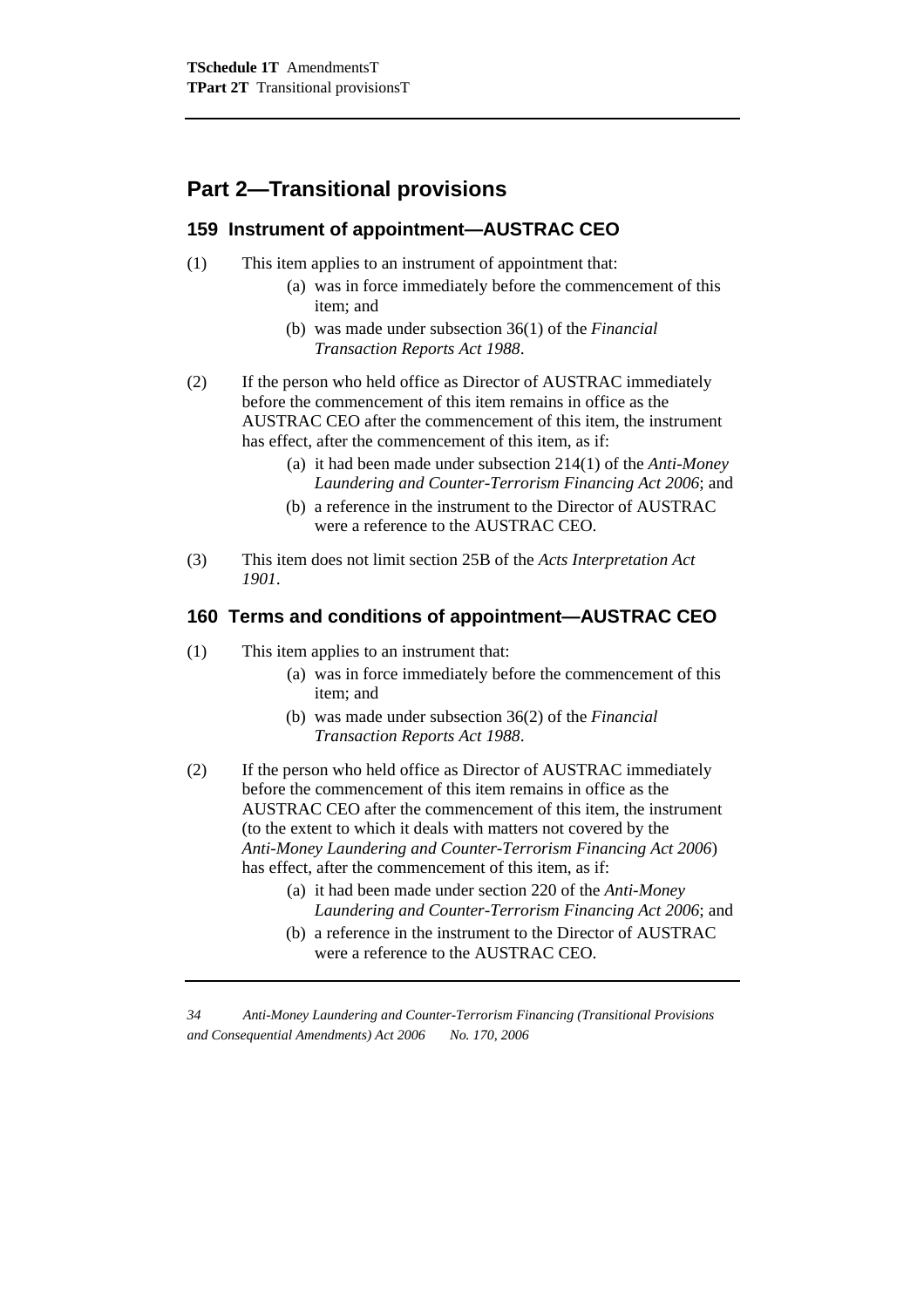(3) This item does not limit section 25B of the *Acts Interpretation Act 1901*.

#### **161 Acting appointments**

- (1) This item applies to an instrument of appointment that:
	- (a) was in force immediately before the commencement of this item; and
	- (b) was made under subsection 37(1) of the *Financial Transaction Reports Act 1988*.
- (2) The instrument has effect, after the commencement of this item, as if:
	- (a) it had been made under subsection 221(1) of the *Anti-Money Laundering and Counter-Terrorism Financing Act 2006*; and
	- (b) a reference in the instrument to the Director of AUSTRAC were a reference to the AUSTRAC CEO.
- (3) This item does not limit section 25B of the *Acts Interpretation Act 1901*.

## **162 Leave—AUSTRAC CEO**

- (1) This item applies to an instrument that:
	- (a) was in force immediately before the commencement of this item; and
	- (b) was made under subsection 36B(2) of the *Financial Transaction Reports Act 1988*.
- (2) If the person who held office as Director of AUSTRAC immediately before the commencement of this item remains in office as the AUSTRAC CEO after the commencement of this item, the instrument has effect, after the commencement of this item, as if:
	- (a) it had been made under subsection 216(2) of the *Anti-Money Laundering and Counter-Terrorism Financing Act 2006*; and
	- (b) a reference in the instrument to the Director of AUSTRAC were a reference to the AUSTRAC CEO.
- (3) This item does not limit section 25B of the *Acts Interpretation Act 1901*.

### **163 Delegations**

(1) This item applies to an instrument of delegation that: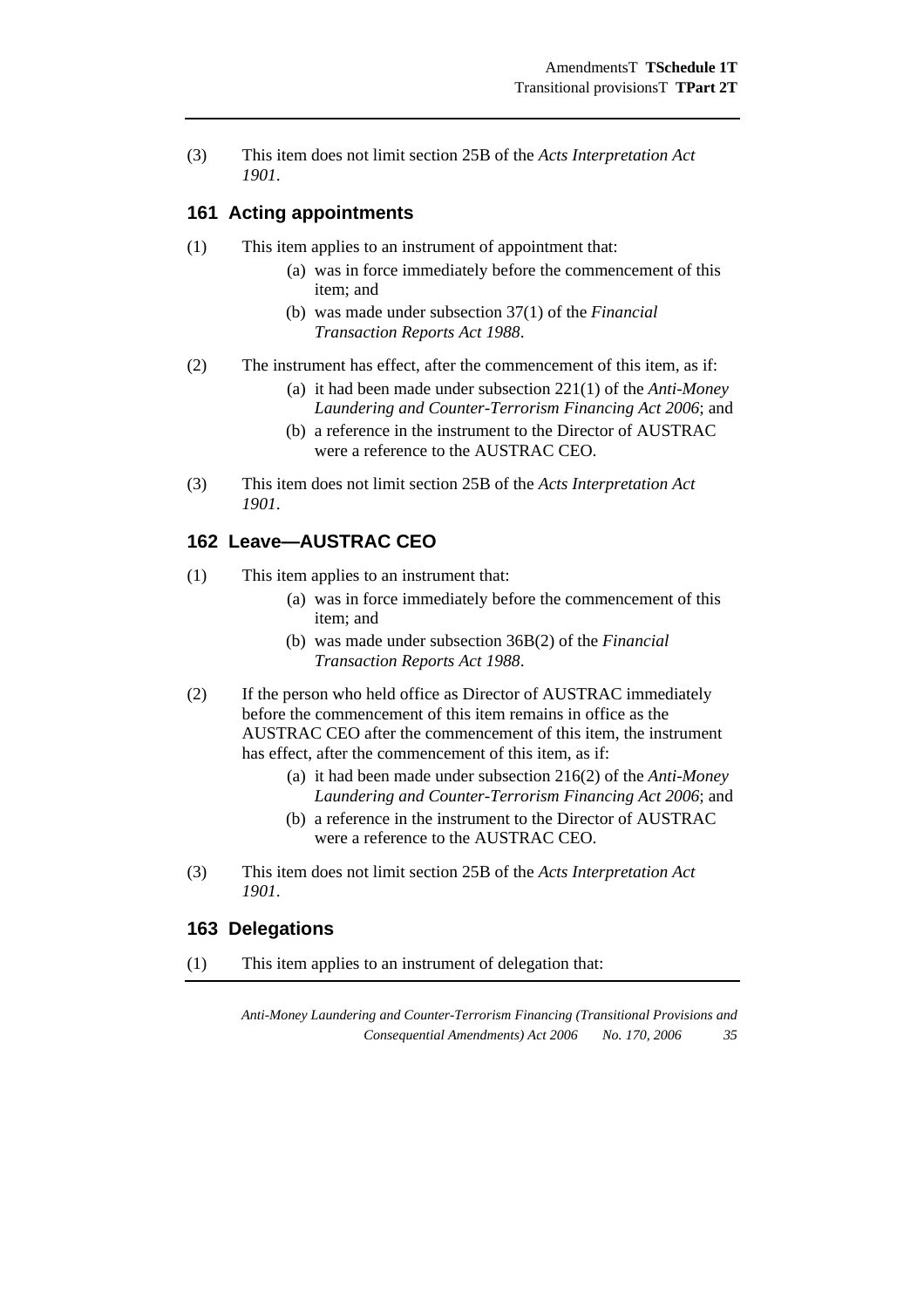- (a) was in force immediately before the commencement of this item; and
- (b) was made under section 39 of the *Financial Transaction Reports Act 1988*.

#### (2) The instrument has effect, after the commencement of this item, as if:

- (a) it had been made under subsection 222(1) of the *Anti-Money Laundering and Counter-Terrorism Financing Act 2006*; and
- (b) a reference in the instrument to the Director of AUSTRAC were a reference to the AUSTRAC CEO.
- (3) This item does not limit section 25B of the *Acts Interpretation Act 1901*.

## **164 Consultants**

- (1) This item applies to an agreement or determination that:
	- (a) was in force immediately before the commencement of this item; and
	- (b) was made under subsection 40A(1) or (2) of the *Financial Transaction Reports Act 1988*.
- (2) The agreement or determination has effect, after the commencement of this item, as if:
	- (a) it had been made under subsection 225(1) or (2), as the case requires, of the *Anti-Money Laundering and Counter-Terrorism Financing Act 2006*; and
	- (b) a reference in the agreement or determination to the Director of AUSTRAC were a reference to the AUSTRAC CEO.
- (3) This item does not limit section 25B of the *Acts Interpretation Act 1901*.

### **165 Transitional regulations**

The Governor-General may make regulations prescribing matters of a transitional nature relating to:

- (a) the amendments made by this Act; or
- (b) the enactment of this Act or the *Anti-Money Laundering and Counter-Terrorism Financing Act 2006*.